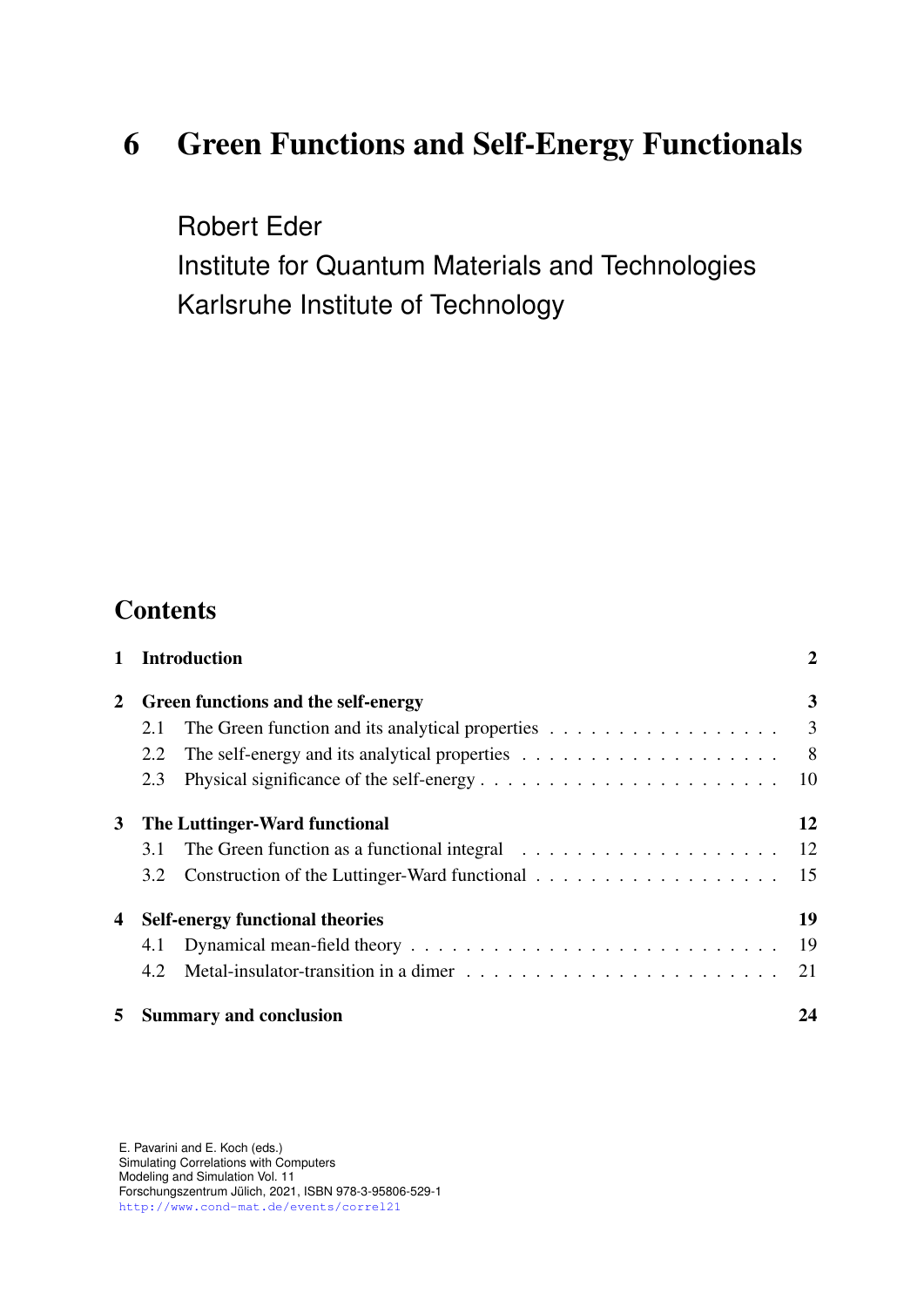## <span id="page-1-0"></span>1 Introduction

Green functions are quantities of central importance in the theory of interacting many-particle systems. In simplest terms they may be viewed as describing the propagation of some kind of 'perturbation' through a system of interacting particles. On one hand, by their very definition Green functions contain information about the system which can be directly compared to experiments, on the other hand they are a useful mathematical tool because there is a wide variety of techniques to calculate them approximately, and thus overcome the, in general, insoluble nature of the many-particle problem. Of particular importance is the single-particle Green function  $G(\mathbf{k}, \omega)$ , which describes the propagation of an added particle with wave number k and energy  $\hbar\omega$  through the system and which is directly related to the experimentally measurable photoemission and inverse photoemission spectrum. The famous Dyson equation then expresses the single-particle Green function in terms of another central quantity in many-body physics, the self-energy  $\Sigma(\mathbf{k}, \omega)$ . This may be viewed as a k- and  $\omega$ -dependent potential which mimics the effect of the other particles on the propagation of the added particle (it is therefore hardly a surprise that to simplest approximation the self-energy equals the Hartree-Fock potential). However, the physical significance of the self-energy is considerably wider. Namely, in 1961 Luttinger and Ward (LW) published a seminal paper [\[1\]](#page-27-0) which became the foundation of many important developments in the quantum theory of many-particle systems. They showed that the grand canonical potential  $\Omega$  of an interacting Fermion system can be expressed as a functional of the single-particle Green function  $G(\mathbf{k}, \omega)$  and the self-energy  $\Sigma(\mathbf{k}, \omega)$ . A key step thereby was the construction of the Luttinger-Ward functional  $\Phi[G]$ , a functional of the Green function which essentially describes the deviation of  $\Omega$  from a non-interacting system with the same band structure as the interacting one. Luttinger and Ward gave an explicit expression for  $\Phi[G]$  as a sum over infinitely many Feynman diagrams and also showed that  $\Sigma$ is the functional derivative of  $\Phi[G]$  with respect to G and that  $\Omega$  is stationary under variations of Σ. The expression for Ω and the properties of  $\Phi[G]$  became the basis for many important results, such as the Luttinger theorem [\[2\]](#page-27-1) which states that interactions between electrons do not change the volume of the Fermi surface, or the construction of conserving approximations by Baym and Kadanoff [\[3,](#page-27-2)4], where  $\Phi[G]$  is approximated by keeping only a subclass of Feynman diagrams. While the representation of Green functions in terms of Feynman diagrams was highly successful for systems such as the electron gas, a new challenge arose with increasing interest in strongly correlated electron systems such as the Hubbard model. Namely any Feynman diagram expansion implicitly treats the interaction between the particles as a perturbation and assumes a continuous evolution from the noninteracting case, which is highly questionable for systems such as Mott-insulators. It is the purpose of the present lecture to sketch a further development of the ideas of Luttinger and Ward which is mainly due to Potthoff, the so-called self-energy functional theory. We present Potthoff's non-perturbative re-derivation of the results of Luttinger and Ward [\[5,](#page-27-4) [6\]](#page-27-5) and the application of their theorems to strongly correlated electron systems by combining them with numerical methods. As an application, we discuss the metal-insulator transition in the single-band Hubbard model.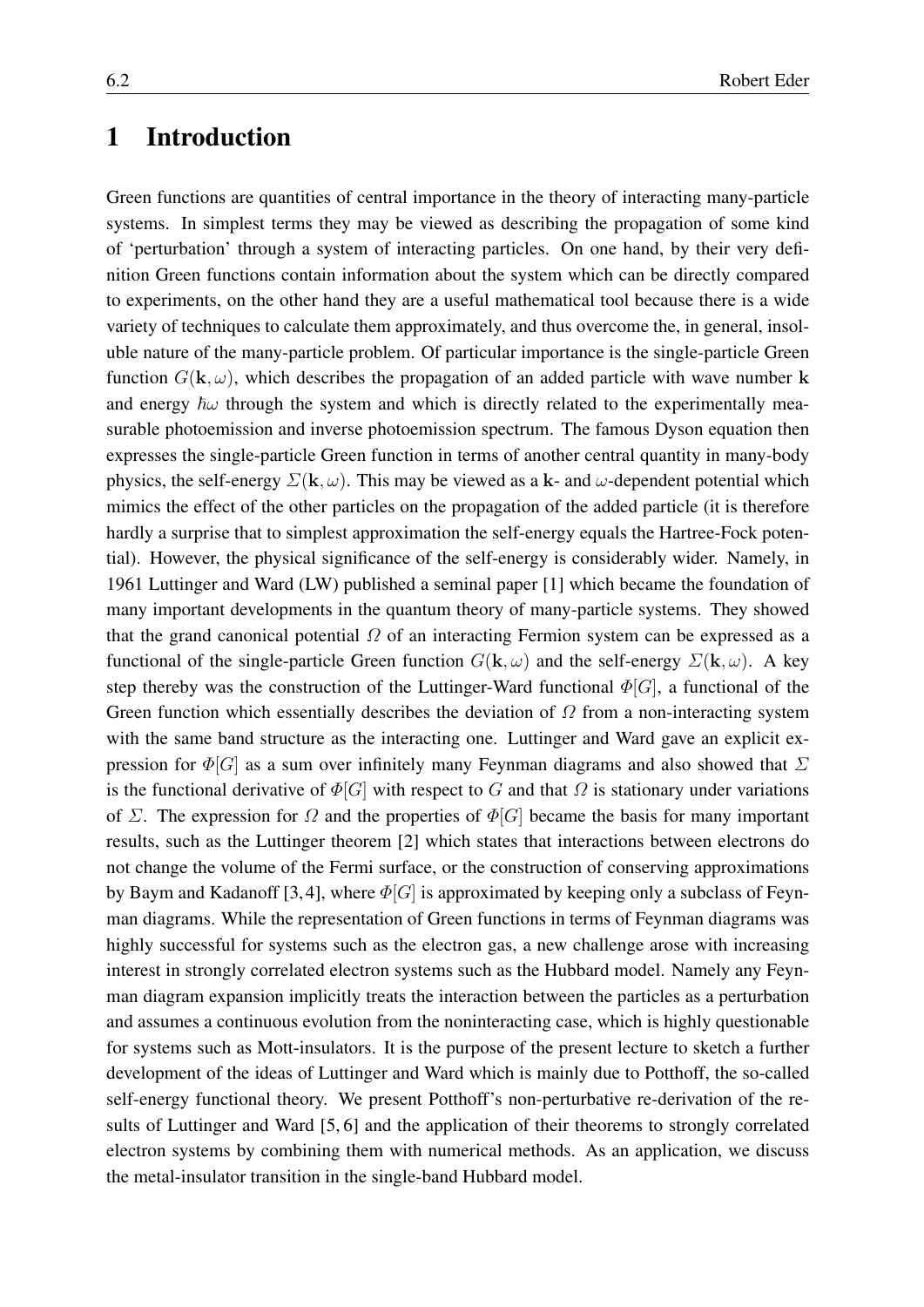### <span id="page-2-0"></span>2 Green functions and the self-energy

#### <span id="page-2-1"></span>2.1 The Green function and its analytical properties

We start with a discussion of Green functions and their properties and use. We will not cover the representation of Green functions in terms of Feynman diagrams, since excellent introductions to this subject can be found in various textbooks [\[7–](#page-27-6)[9\]](#page-27-7). In the present notes we try to be consistent with Fetter/Walecka (FW) [\[8\]](#page-27-8).

We consider a system of interacting fermions and assume that there is some complete basis of single electron states  $\varphi_{\alpha}(x)$ . Here  $x = (\mathbf{r}, \sigma)$  is the combined real-space and spin coordinate, whereas  $\alpha$  is shorthand for a set of quantum numbers. For example, in an LCAO-type description of a solid – which is what we mostly have in mind – we would have  $\alpha = (i, n, \nu, \sigma)$  where  $i \in \{1, \ldots, N\}$  denotes the unit cell,  $n \in \{1, \ldots, n_{Atom}\}$  the number of the atoms in the basis,  $\nu \in \{s, p_x, p_y, p_z, d_{xy} \dots\}$  the type of orbital on the respective atom, and  $\sigma$  the z-component of spin. We denote the number of orbitals in a unit cell by  $n_{orb}$ , the total number of  $\alpha$ 's thus is  $N_{\alpha} = 2Nn_{orb}$ . Upon Fourier transformation one would replace  $i \rightarrow \mathbf{k}$ , the wave vector.

In all that follows we consider a grand canonical ensemble with inverse temperature  $\beta = 1/k_BT$ and chemical potential  $\mu$ . Introducing fermionic creation/annihilation operators  $c_{\alpha}^{\dagger}/c_{\alpha}$  for electrons in the states  $\varphi_{\alpha}(x)$ , the grand canonical Hamiltonian  $K = H - \mu N$  (with N<sup>†</sup> the operator for the number of electrons) can be written as  $K = K_0 + K_1$  with [\[7](#page-27-6)[–9\]](#page-27-7)

<span id="page-2-4"></span>
$$
K_0 = \sum_{\alpha,\beta} \left( t_{\alpha,\beta} - \mu \, \delta_{\alpha,\beta} \right) c_{\alpha}^{\dagger} c_{\beta} \quad \text{and} \quad K_1 = \frac{1}{2} \sum_{\alpha,\beta,\gamma,\delta} V_{\alpha,\beta,\delta,\gamma} c_{\alpha}^{\dagger} c_{\beta}^{\dagger} c_{\gamma} c_{\delta}. \tag{1}
$$

The matrix elements in this Hamiltonian are given by

$$
t_{\alpha,\beta} = \int dx \; \varphi_{\alpha}^*(x) \Big( - \frac{\hbar^2}{2m} \nabla^2 + V(\mathbf{r}) \Big) \varphi_{\beta}(x),
$$
  

$$
V_{\alpha,\beta,\delta,\gamma} = \int dx \int dx' \; \varphi_{\alpha}^*(x) \; \varphi_{\beta}^*(x') \; V(x - x') \; \varphi_{\gamma}(x') \; \varphi_{\delta}(x).
$$

For later reference we calculate

<span id="page-2-3"></span>
$$
[c_{\alpha}, K] = \sum_{\beta} \left( t_{\alpha,\beta} - \mu \delta_{\alpha,\beta} \right) c_{\beta} + \sum_{\beta,\gamma,\delta} V_{\alpha,\beta,\delta,\gamma} c_{\beta}^{\dagger} c_{\gamma} c_{\delta}, \tag{2}
$$

where we have used the identity  $V_{\alpha,\beta,\gamma,\delta} = V_{\beta,\alpha,\delta,\gamma}$  obtained by exchanging the integration variables  $x \leftrightarrow x'$  in the definition of V. It obviously holds that  $[H, \hat{N}] = 0$  so that eigenstates of H have a fixed particle number. The thermal average of any operator  $\hat{O}$  is

<span id="page-2-2"></span>
$$
\langle \hat{O} \rangle_{th} = \frac{1}{Z} \operatorname{Tr} \left( e^{-\beta K} \hat{O} \right) = \frac{1}{Z} \sum_{i} e^{-\beta K_{i}} \langle i | \hat{O} | i \rangle. \tag{3}
$$

Here  $|i\rangle$  are the eigenstates of H,  $H|i\rangle = E_i|i\rangle$ , and  $K_i = E_i - \mu N_i$  the corresponding eigenvalues of  $K$ . Also,

<span id="page-2-5"></span>
$$
Z = \text{Tr}\left(e^{-\beta K}\right) = \sum_{i} e^{-\beta K_{i}} \tag{4}
$$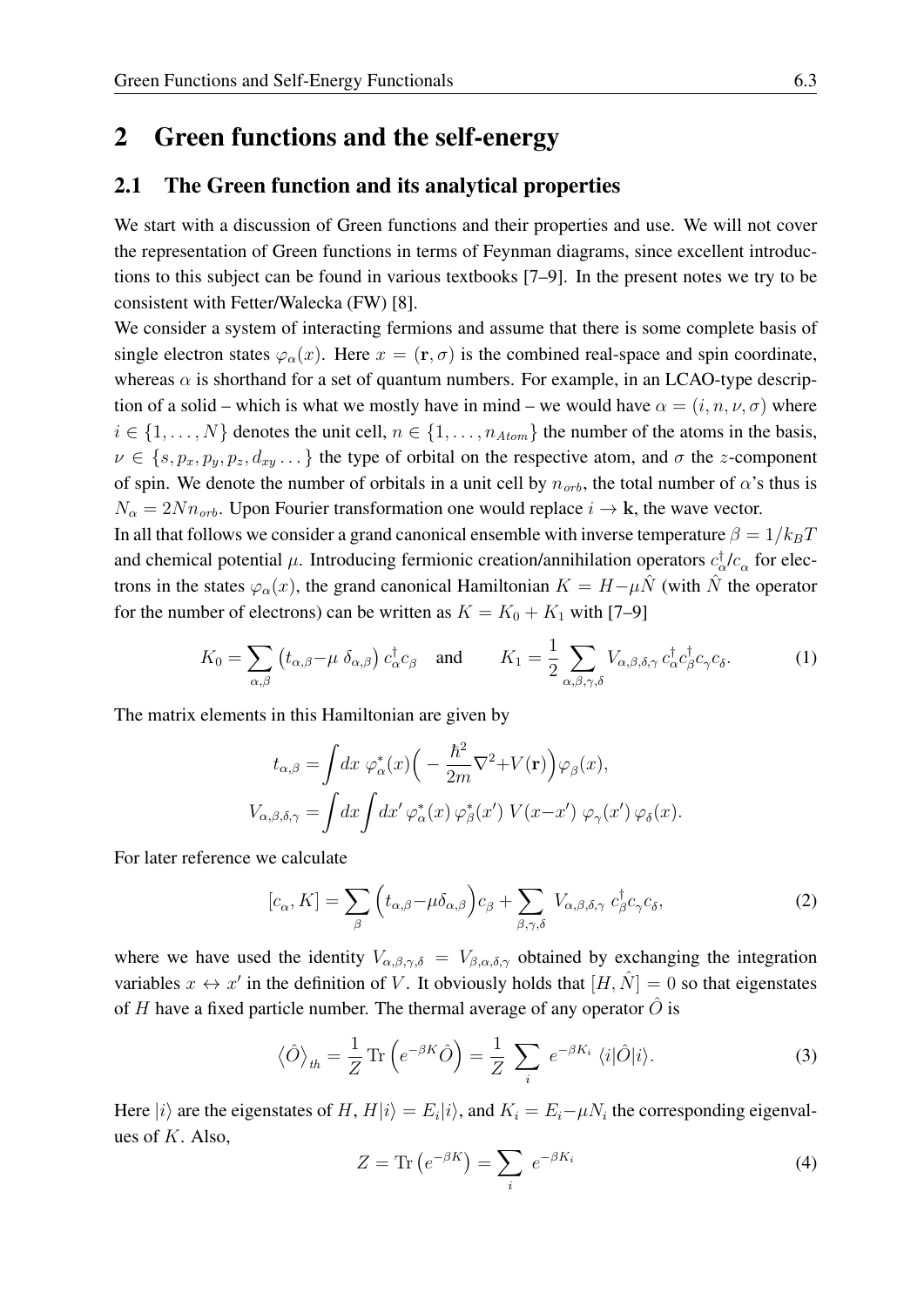is the grand partition function, which is a quantity of interest by itself, because the grand canonical potential of the system is given by  $\Omega = -k_BT \log(Z)$ .

We proceed to the definition of *Green functions* which basically describe the following *gedanken experiment*: the system is initially in thermal equilibrium, but at a certain time t we do something to the system by acting with an operator  $\hat{A}$ .  $\hat{A}$  could add or remove an electron, flip a spin or similar. We then let the system evolve for some time and undo the change at a time  $t'$ by acting with an operator  $\hat{B}$ , which often is  $\hat{A}^{\dagger}$ . We then form the overlap with the state we would have obtained had the system evolved without perturbation. In other words, the Green function describes how the 'perturbation' created by  $\hat{A}$  propagates in the interval  $t \to t'$  before it is removed by  $\ddot{B}$ .

We now formalize this idea, but for reasons which will become clear only later we make a digression and first introduce *imaginary time Green functions*. Moreover, we specialize to the *single particle Green function*, where the perturbation is removing or adding a particle, i.e.  $\hat{A} = c_{\alpha}$  and  $\hat{B} = c_{\beta}^{\dagger}$  $\phi^{\dagger}_{\beta}$ , or vice versa. For any operator  $\hat{O}$  the imaginary time Heisenberg operator is  $\hat{O}(\tau) = e^{\tau K/\hbar} \hat{O} e^{-\tau K/\hbar}$  and the imaginary time Green function is

$$
G_{\alpha,\beta}(\tau,\tau') = -\langle T c_{\alpha}(\tau)c_{\beta}^{\dagger}(\tau') \rangle_{th}
$$
  
\n
$$
= -\Theta(\tau-\tau') \langle c_{\alpha}(\tau)c_{\beta}^{\dagger}(\tau') \rangle_{th} + \Theta(\tau'-\tau) \langle c_{\beta}^{\dagger}(\tau')c_{\alpha}(\tau) \rangle_{th}
$$
\n(5)  
\n
$$
= \frac{1}{7} \Big( -\Theta(\tau-\tau') \sum e^{-\beta K_{i}} e^{\frac{\tau-\tau'}{\hbar} (K_{i}-K_{j})} \langle i|c_{\alpha}|j \rangle \langle j|c_{\beta}^{\dagger}|i \rangle
$$

<span id="page-3-2"></span><span id="page-3-0"></span>
$$
\overline{Z}\left(-\frac{\Theta(\tau-\tau)}{i,j} \sum_{i,j} e^{-\beta K_i} e^{-\hbar^{(K_i - K_i)}} \langle i|c_{\alpha}|j\rangle \langle j|c_{\beta}|i\rangle + \Theta(\tau'-\tau) \sum_{i,j} e^{-\beta K_i} e^{\frac{\tau-\tau'}{\hbar} (K_j - K_i)} \langle i|c_{\beta}^{\dagger}|j\rangle \langle j|c_{\alpha}|i\rangle \right).
$$
(6)

T in the first line is the *time ordering operator*, which reorders the following Heisenberg operators such that their times decrease from left to right and multiplies by  $(-1)$  for each exchange of two Fermion operators, as can be seen in the second line. In going from the sec-ond to last line we have used [\(3\)](#page-2-2), inserted a resolution of unity  $\sum_j |j\rangle\langle j| = 1$ , and used  $\langle i|\hat{O}(\tau)|j\rangle = e^{\frac{\tau}{\hbar}(K_i-K_j)} \langle i|\hat{O}|j\rangle$ . Eq. [\(6\)](#page-3-0) shows that  $G_{\alpha,\beta}$  really is a function of  $\tau-\tau'$  only:  $G_{\alpha,\beta}(\tau,\tau') = G_{\alpha,\beta}(\tau-\tau')$ . To simplify the notation we henceforth replace  $\tau-\tau' \to \tau$ , which is equivalent to choosing  $\tau' = 0$ . The  $\tau$ -dependence of both terms in [\(6\)](#page-3-0) is  $e^{(-\beta + \frac{|\tau|}{\hbar})K_i} e^{-\frac{|\tau|}{\hbar}K_j}$ . Since the  $K_i$  are bounded from below, namely by  $K_0$  for the ground state with the given  $\mu$ , but unbounded from above in the thermodynamical limit, G is therefore well-defined only for  $\tau \in [-\beta \hbar, \beta \hbar]$  [\[10\]](#page-27-9). It therefore can be written as a Fourier series with frequencies  $n\pi/\hbar \beta$ . However, it is easy to see from [\(6\)](#page-3-0) that for  $\tau \in [-\beta \hbar, 0]$  one has  $G(\tau + \beta \hbar) = -G(\tau)$ , so that only odd  $n$  can contribute. All in all we find the Fourier expansion

<span id="page-3-3"></span><span id="page-3-1"></span>
$$
G(\tau) = \frac{1}{\beta \hbar} \sum_{\nu = -\infty}^{\infty} e^{-i\omega_{\nu}\tau} G(i\omega_{\nu}),
$$
 (7)

$$
G(i\omega_{\nu}) = \int_0^{\beta \hbar} d\tau \ e^{i\omega_{\nu}\tau} G(\tau), \tag{8}
$$

with  $\omega_{\nu} = (2\nu + 1)\pi/\beta\hbar$  and integer  $\nu$ . The  $\omega_{\nu}$  are the Fermionic *Matsubara frequencies*.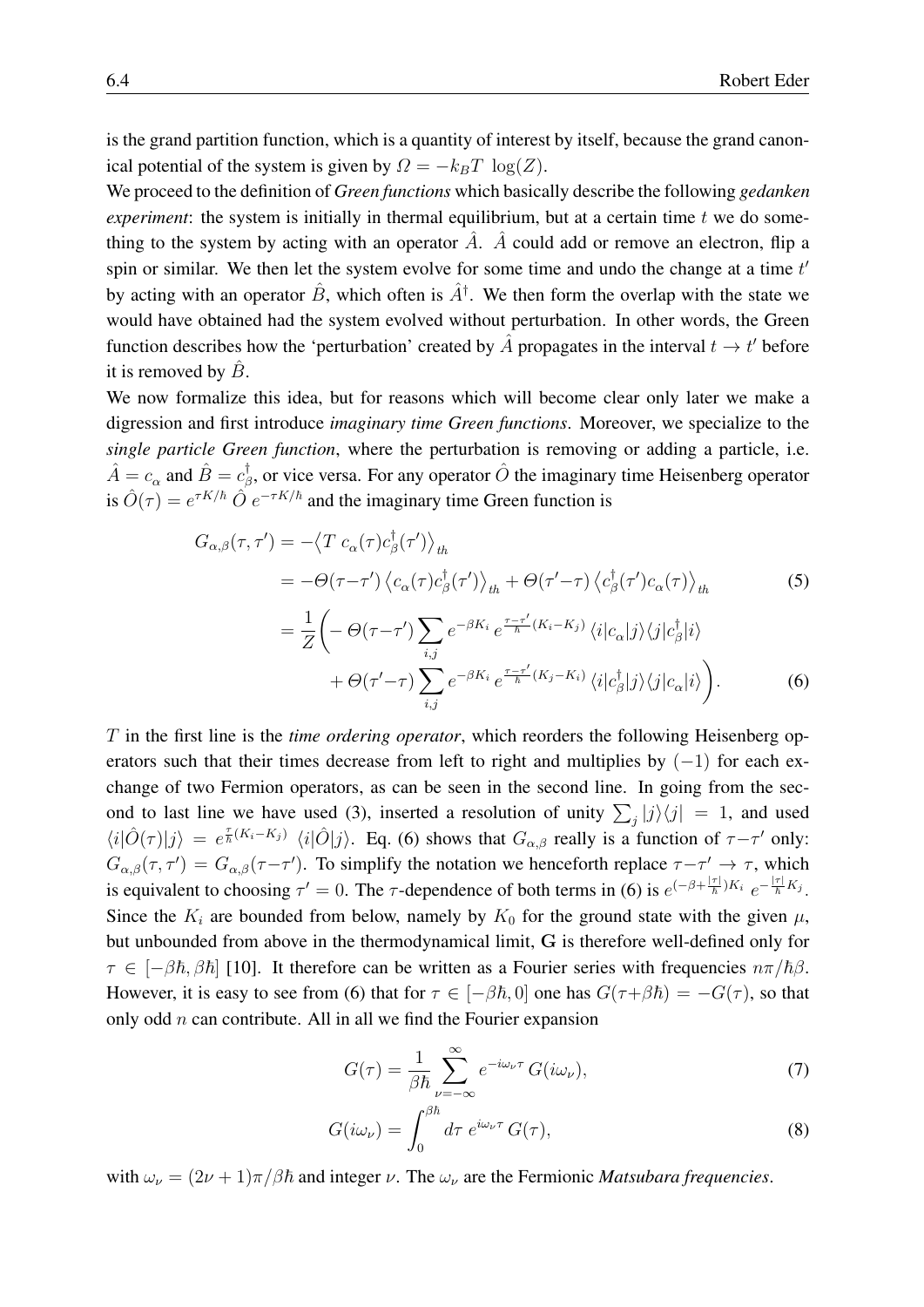Performing the integral [\(8\)](#page-3-1) with [\(6\)](#page-3-0) for  $G_{\alpha,\beta}(\tau)$ , thereby using  $e^{i\omega_{\nu}\beta\hbar} = -1$  for any  $\nu$ , we obtain

<span id="page-4-0"></span>
$$
G_{\alpha,\beta}(i\omega_{\nu}) = \frac{1}{Z} \sum_{i,j} \frac{e^{-\beta K_i} + e^{-\beta K_j}}{i\omega_{\nu} - \frac{1}{\hbar}(K_j - K_i)} \langle i|c_{\alpha}|j\rangle\langle j|c_{\beta}^{\dagger}|i\rangle.
$$
 (9)

This so-called *Lehmann representation* of the Green function is exact but not really helpful for practical computations because it requires knowledge of all eigenstates and energies of H. It can be used, however, for establishing certain properties of the Green function as will be seen in the following.

We proceed to the definition of the real-time Green function. Defining the real-time Heisenberg operator  $\hat{O}(\tau) = e^{itK/\hbar} \hat{O} e^{-itK/\hbar}$  the *retarded real-time Green function* is

$$
G_{\alpha,\beta}^{R}(t,t') = -i\Theta(t-t') \Big( \langle c_{\alpha}(t)c_{\beta}^{\dagger}(t') \rangle_{th} + \langle c_{\beta}^{\dagger}(t')c_{\alpha}(t) \rangle_{th} \Big),
$$
  

$$
= -i\Theta(t-t') \frac{1}{Z} \Big( \sum_{i,j} e^{-\beta K_{i}} e^{i\frac{t-t'}{\hbar} (K_{i} - K_{j})} \langle i|c_{\alpha}|j\rangle \langle j|c_{\beta}^{\dagger}|i\rangle
$$
  

$$
+ \sum_{i,j} e^{-\beta K_{i}} e^{i\frac{t-t'}{\hbar} (K_{j} - K_{i})} \langle i|c_{\beta}^{\dagger}|j\rangle \langle j|c_{\alpha}|i\rangle \Big).
$$
 (10)

Again this is a function of  $t-t'$  only and, using the formula derived in Appendix A,

$$
-i\Theta(t) e^{-iEt} = \lim_{\eta \to 0^+} \frac{1}{2\pi} \int_{-\infty}^{\infty} d\omega \frac{e^{-i\omega t}}{\omega - E + i\eta}
$$

we find its Fourier transform

<span id="page-4-1"></span>
$$
G_{\alpha,\beta}^{R}(\omega) = \frac{1}{Z} \lim_{\eta \to 0^{+}} \sum_{i,j} \frac{e^{-\beta K_{i}} + e^{-\beta K_{j}}}{\omega + i\eta - \frac{1}{\hbar}(K_{j} - K_{i})} \langle i|c_{\alpha}|j\rangle \langle j|c_{\beta}^{\dagger}|i\rangle.
$$
 (11)

Comparison with Eq. [\(9\)](#page-4-0) shows that  $G_{\alpha,\beta}^{R}(\omega)$  can be obtained from  $G_{\alpha,\beta}(i\omega_{\nu})$  by replacing  $i\omega_{\nu} \to \omega + i\eta$ . In other words, there is one function  $G_{\alpha,\beta}(z)$  of the complex variable z, often called *the* Green function, which gives  $G_{\alpha,\beta}(i\omega_{\nu})$  when evaluated for the Matsubara frequencies, and  $G_{\alpha,\beta}^R(\omega)$  when evaluated on a line infinitesimally above the real axis. The existence of such a function is the very reason why the imaginary time Green function is introduced in the first place. In principle, the quantities of interest, of course, are the real-time Green functions. For example, the single-particle Green function [\(11\)](#page-4-1) contains information about the photoemission and inverse photoemission spectrum of the system. On the other hand, the imaginary-time Green function [\(9\)](#page-4-0) can be evaluated approximately by using the powerful technique of expansion in Feynman diagrams [\[7–](#page-27-6)[9\]](#page-27-7), which is *not* possible for the real-time Green function. The standard way to obtain the real-time Green functions, which is used again and again in the literature, is to first obtain an approximate  $G_{\alpha,\beta}(i\omega_{\nu})$  by doing an expansion in Feynman diagrams and then obtain the real-time Green function by continuing it analytically to a line infinitesimally above the real axis. If one has an analytical expression for  $G_{\alpha,\beta}(i\omega_{\nu})$  this can be done by simply replacing  $i\omega_{\nu} \rightarrow \omega + i\eta$ .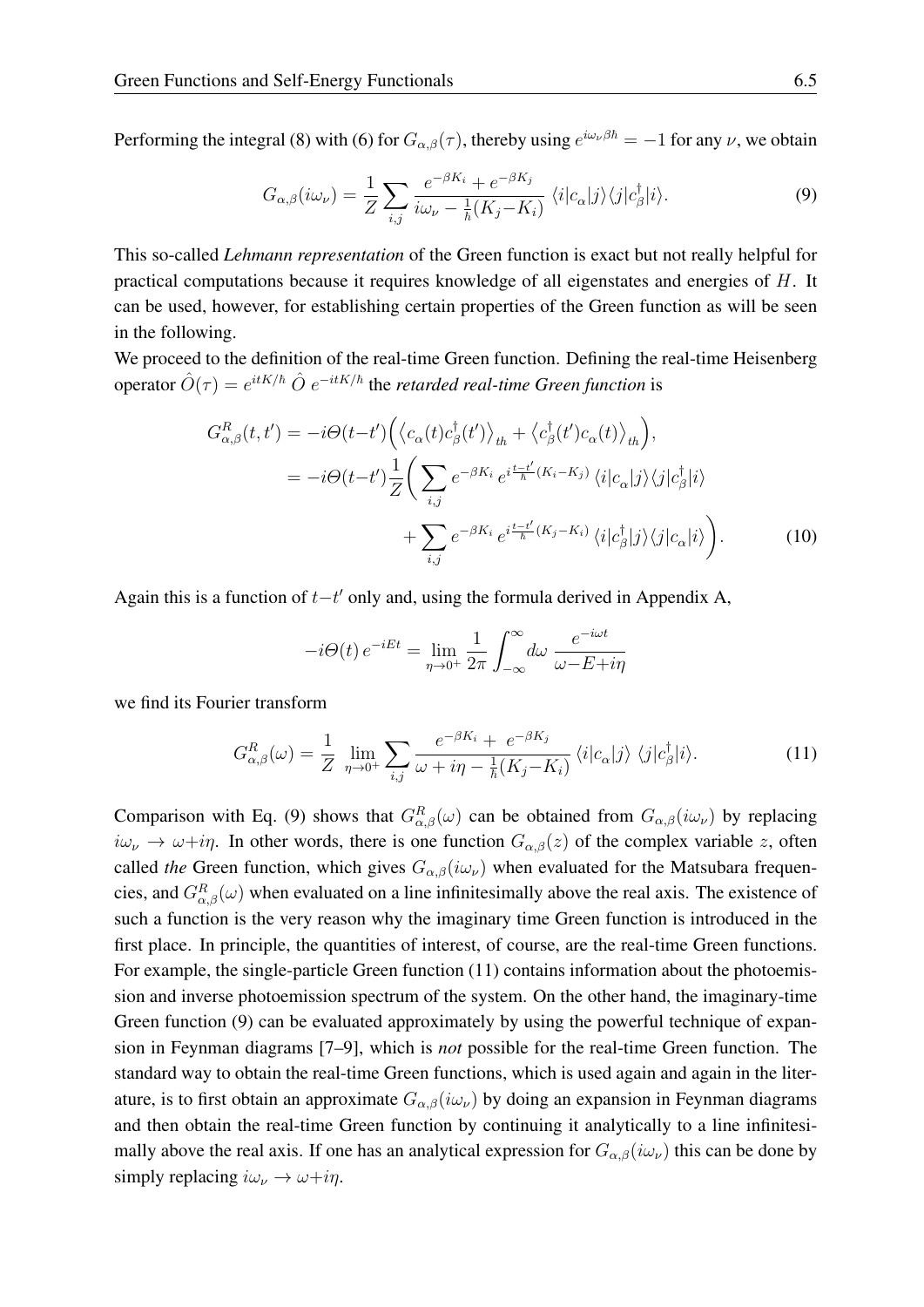We now discuss some properties of *the* Green function. In Eq. [\(11\)](#page-4-1) the product of matrix elements  $\langle i|c_\alpha|j\rangle\langle j|c_{\beta}^{\dagger}$  $\binom{[i]}{[i]}$  can differ from zero only if  $N_j = N_i+1$ , whence  $K_j - K_i = E_j - E_i - \mu$ .  $G_{\alpha,\beta}(z)$  therefore has poles on the real axis, which correspond to differences of energies of states whose electron number differ by one. Next, we rewrite the Green function as

<span id="page-5-0"></span>
$$
\mathbf{G}(z) = \int_{-\infty}^{\infty} d\omega \, \frac{\boldsymbol{\rho}(\omega)}{z - \omega},\tag{12}
$$

where the elements of the *spectral density matrix*  $\rho(\omega)$  can be read off from [\(9\)](#page-4-0)

$$
\rho_{\alpha,\beta}(\omega) = \frac{1}{Z} \sum_{i,j} \left( e^{-\beta K_i} + e^{-\beta K_j} \right) \langle i | c_{\alpha} | j \rangle \langle j | c_{\beta}^{\dagger} | i \rangle \delta \left( \omega - \frac{K_i - K_j}{\hbar} \right). \tag{13}
$$

Since  $\omega$  is real we find  $\rho_{\alpha,\beta}^*(\omega) = \rho_{\beta,\alpha}(\omega)$ , i.e.,  $\rho(\omega)$  is Hermitian for any  $\omega$ . Next consider any vector v of length  $N_{\alpha}$  and define the linear combination  $c_{\mathbf{v}}^{\dagger} = \sum v_{\alpha} c_{\alpha}^{\dagger}$ . Then

$$
\sum_{\alpha,\beta} v_{\alpha}^* \rho_{\alpha,\beta}(\omega) v_{\beta} = \frac{1}{Z} \sum_{i,j} \left( e^{-\beta K_i} + e^{-\beta K_j} \right) \left| \langle j | c_{\mathbf{v}}^{\dagger} | i \rangle \right|^2 \delta \left( \omega - \frac{K_i - K_j}{\hbar} \right) > 0
$$

i.e.,  $\rho(\omega)$  is positive definite for each  $\omega$ . It then follows from [\(12\)](#page-5-0) that  $(\mathbf{G}(z))^+ = \mathbf{G}(z^*)$  so that  $G(z)$  is *not* Hermitian for complex z. Next consider

$$
f(z) = \sum_{\alpha,\beta} v_{\alpha}^* G_{\alpha,\beta}(z) v_{\beta} = \frac{1}{Z} \sum_{i,j} \frac{e^{-\beta K_i} + e^{-\beta K_j}}{z - \frac{K_i - K_j}{\hbar}} \left| \langle j | c_{\mathbf{v}}^{\dagger} | i \rangle \right|^2.
$$
 (14)

We write  $z = x+iy$  and find the imaginary part of this to be

<span id="page-5-1"></span>
$$
\Im f(z) = -\frac{y}{Z} \sum_{i,j} \frac{e^{-\beta K_i} + e^{-\beta K_j}}{\left(x - \frac{K_i - K_j}{\hbar}\right)^2 + y^2} \left| \langle j | c_{\mathbf{v}}^{\dagger} | i \rangle \right|^2. \tag{15}
$$

This expression cannot vanish unless  $y = 0$ , so that for z away from the real axis all eigenvalues of  $G(z)$  must have a nonvanishing imaginary part, otherwise we could choose v to be the normalized right-hand eigenvector belonging to a purely real eigenvalue  $\lambda$  and find that  $f(z)=\lambda$ , in contradiction to [\(15\)](#page-5-1). This implies in particular that for  $z$  away from the real axis all eigenvalues of  $G(z)$  are different from zero so that the determinant of  $G(z)$  is different from zero [\[11\]](#page-27-10) and its inverse  $G^{-1}(z)$  does exist. Using Cramer's rule we find the elements of the inverse Green function

$$
G^{-1}_{\alpha,\beta}(z)\;\;=\;\;\frac{(-1)^{\alpha+\beta}\det \mathbf{M}_{\alpha,\beta}(z)}{\det \mathbf{G}(z)}
$$

where  $M_{\alpha,\beta}(z)$  is the respective minor of  $G(z)$ , i.e. the matrix  $G(z)$  with line  $\alpha$  and column  $\beta$ discarded. Since for z away from the real axis all elements of  $G(z)$  are finite (see Eq. [\(9\)](#page-4-0)) and the determinant of  $G(z)$  is different from zero it moreover follows that away from the real axis all elements of  $G^{-1}(z)$  are analytical functions of z.

We proceed to a discussion of the behavior of G(z) for large |z|. We assume that the range of  $\omega$ where the elements of  $\rho(\omega)$  are different from zero is finite, which simply means that the change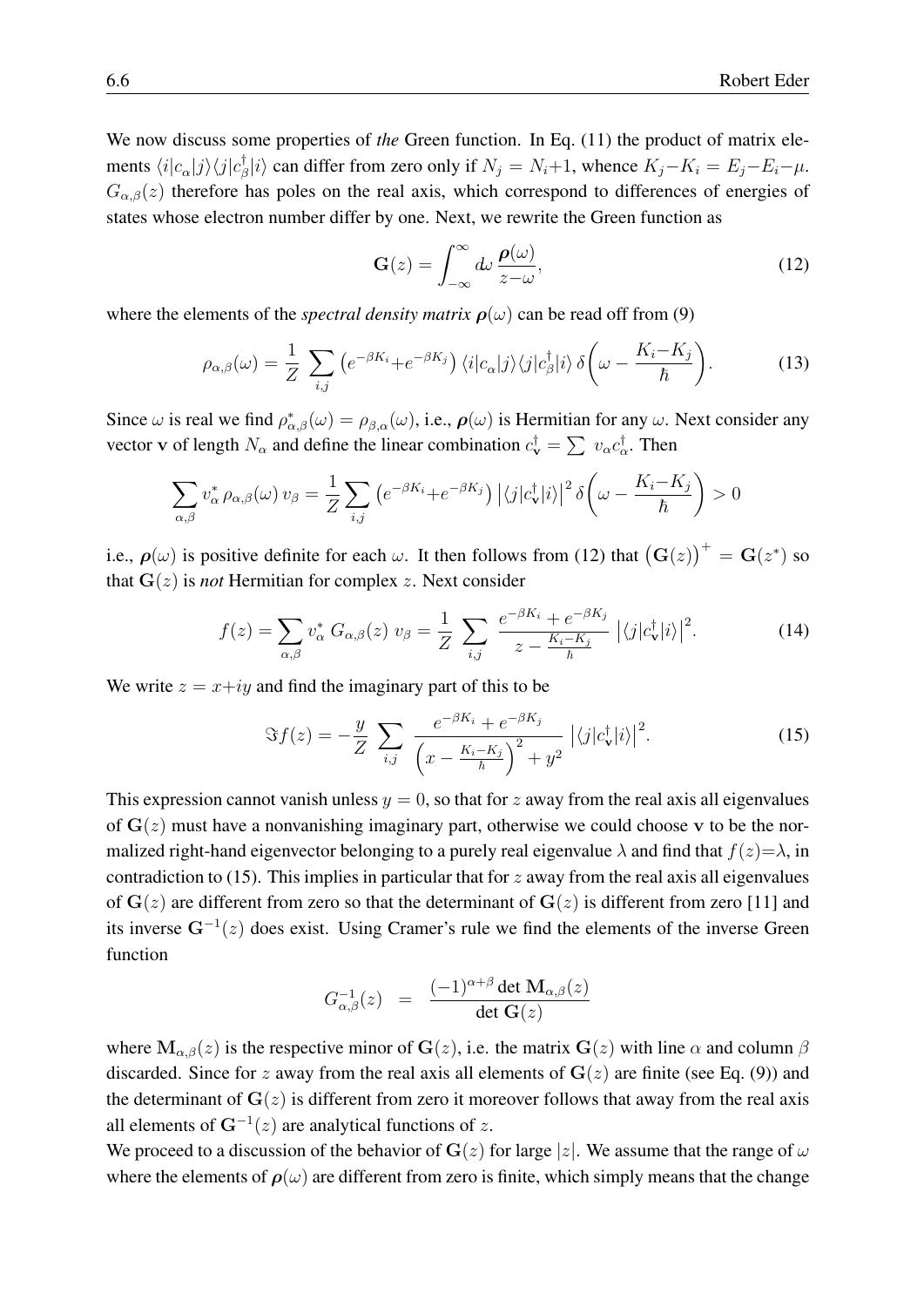in energy upon adding or removing an electron is bounded. To discuss the limit  $|z| \to \infty$  we rewrite  $G(z)$  as

<span id="page-6-1"></span>
$$
G_{\alpha,\beta}(z) = \frac{1}{Z} \sum_{i,j} e^{-\beta K_i} \left( \frac{\langle i | c_{\alpha} | j \rangle \langle j | c_{\beta}^{\dagger} | i \rangle}{z - \frac{K_j - K_i}{\hbar}} + \frac{\langle i | c_{\beta}^{\dagger} | j \rangle \langle j | c_{\alpha} | i \rangle}{z + \frac{K_j - K_i}{\hbar}} \right),\tag{16}
$$

and expand

$$
\frac{1}{z \pm \frac{K_j - K_i}{\hbar}} \to \frac{1}{z} \mp \frac{K_j - K_i}{\hbar z^2} + \mathcal{O}\left(\frac{1}{z^3}\right).
$$

Next use  $(K_j-K_i)\langle j|c_\alpha|i\rangle = \langle j|Kc_\alpha|i\rangle - \langle j|c_\alpha K|i\rangle = \langle j|[K, c_\alpha]|i\rangle$  and find

$$
G_{\alpha,\beta}(z) \to \frac{\delta_{\alpha,\beta}}{z} + \frac{\left\langle \left\{c_{\beta}^{\dagger}, [c_{\alpha}, K] \right\} \right\rangle_{th}}{\hbar z^2} + \mathcal{O}\left(\frac{1}{z^3}\right).
$$

Using [\(2\)](#page-2-3) we obtain

<span id="page-6-0"></span>
$$
\left\langle \left\{ c_{\beta}^{\dagger}, \left[ c_{\alpha}, K \right] \right\} \right\rangle_{th} = t_{\alpha, \beta} - \mu \delta_{\alpha, \beta} + \sum_{\gamma, \delta} \left( V_{\alpha, \gamma, \beta, \delta} - V_{\alpha, \gamma, \delta, \beta} \right) \left\langle c_{\gamma}^{\dagger} c_{\delta} \right\rangle_{th} . \tag{17}
$$

The term involving V looks like the Hartree-Fock potential  $V_{\alpha,\beta}^{(HF)}$ , however, whereas for the true Hartree-Fock potential the thermal average has to be taken using the Hartree-Fock wave functions and energies, the thermal average in [\(17\)](#page-6-0) has to be taken using the fully interacting eigenstates and energies. Keeping this subtle difference in mind we still call the third term the Hartree-Fock potential  $V_{\alpha,\beta}^{(HF)}$  so that

<span id="page-6-2"></span>
$$
\mathbf{G}(z) \to \frac{1}{z} + \frac{\mathbf{t} - \mu + \mathbf{V}^{(HF)}}{\hbar z^2} + \mathcal{O}\left(\frac{1}{z^3}\right). \tag{18}
$$

Eq. [\(16\)](#page-6-1) also highlights the physical content of the Green function. We consider a single band of *non*-interacting electrons where  $\alpha = (\mathbf{k}, \sigma)$ , and  $K = \sum_{\mathbf{k}} (\varepsilon_{\mathbf{k}} - \mu) c_{\mathbf{k}, \sigma}^{\dagger} c_{\mathbf{k}, \sigma}$ . All eigenstates can then be characterized by the occupation numbers of the states  $(k, \sigma)$  being either 0 or 1. In

$$
G_{\mathbf{k},\mathbf{k}}(z) = \frac{1}{Z} \sum_{i,j} e^{-\beta K_i} \left( \frac{\langle i | c_{\mathbf{k},\sigma}^{\dagger} | j \rangle \langle j | c_{\mathbf{k},\sigma} | i \rangle}{z + \frac{K_j - K_i}{\hbar}} + \frac{\langle i | c_{\mathbf{k},\sigma} | j \rangle \langle j | c_{\mathbf{k},\sigma}^{\dagger} | i \rangle}{z - \frac{K_j - K_i}{\hbar}} \right)
$$

the matrix element  $\langle j|c_{\mathbf{k},\sigma}|i\rangle$  in the first term is then different from zero only if  $|i\rangle$  has an electron in the single-electron state  $(k, \sigma)$ , whereas  $|j\rangle$  has none, while all other momenta have identical occupation. It follows that  $E_i = E_j + \varepsilon_k$ , whence  $K_j - K_i = -\varepsilon_k + \mu$ . The first term therefore describes the removal of an electron with momentum k and spin  $\sigma$ . By analogous reasoning, in the second term  $K_i - K_i = \varepsilon_{\mathbf{k}} - \mu$  and this term describes addition of an electron. In both terms  $K_j - K_i$  is independent of both,  $|i\rangle$  and  $|j\rangle$ , so that we can use  $\sum_j |j\rangle\langle j| = 1$  and find

$$
G_{\mathbf{k},\mathbf{k}}(z) = \frac{1}{Z} \sum_{i} e^{-\beta K_{i}} \left( \frac{\langle i | c_{\mathbf{k},\sigma}^{\dagger} c_{\mathbf{k},\sigma} | i \rangle}{z - \frac{\varepsilon_{\mathbf{k}} - \mu}{\hbar}} + \frac{\langle i | c_{\mathbf{k},\sigma} c_{\mathbf{k},\sigma}^{\dagger} | i \rangle}{z - \frac{\varepsilon_{\mathbf{k}} - \mu}{\hbar}} \right) = \frac{\langle n_{\mathbf{k},\sigma} \rangle_{th}}{z - \frac{\varepsilon_{\mathbf{k}} - \mu}{\hbar}} + \frac{\langle 1 - n_{\mathbf{k},\sigma} \rangle_{th}}{z - \frac{\varepsilon_{\mathbf{k}} - \mu}{\hbar}}.
$$

Both terms have poles which trace the electrons' dispersion relation  $\varepsilon_k-\mu$ , but the first term describes only the occupied part of the band, the second term the unoccupied part. The Green function is the combined photoemission and inverse photoemission spectrum and this holds true also for the interacting case.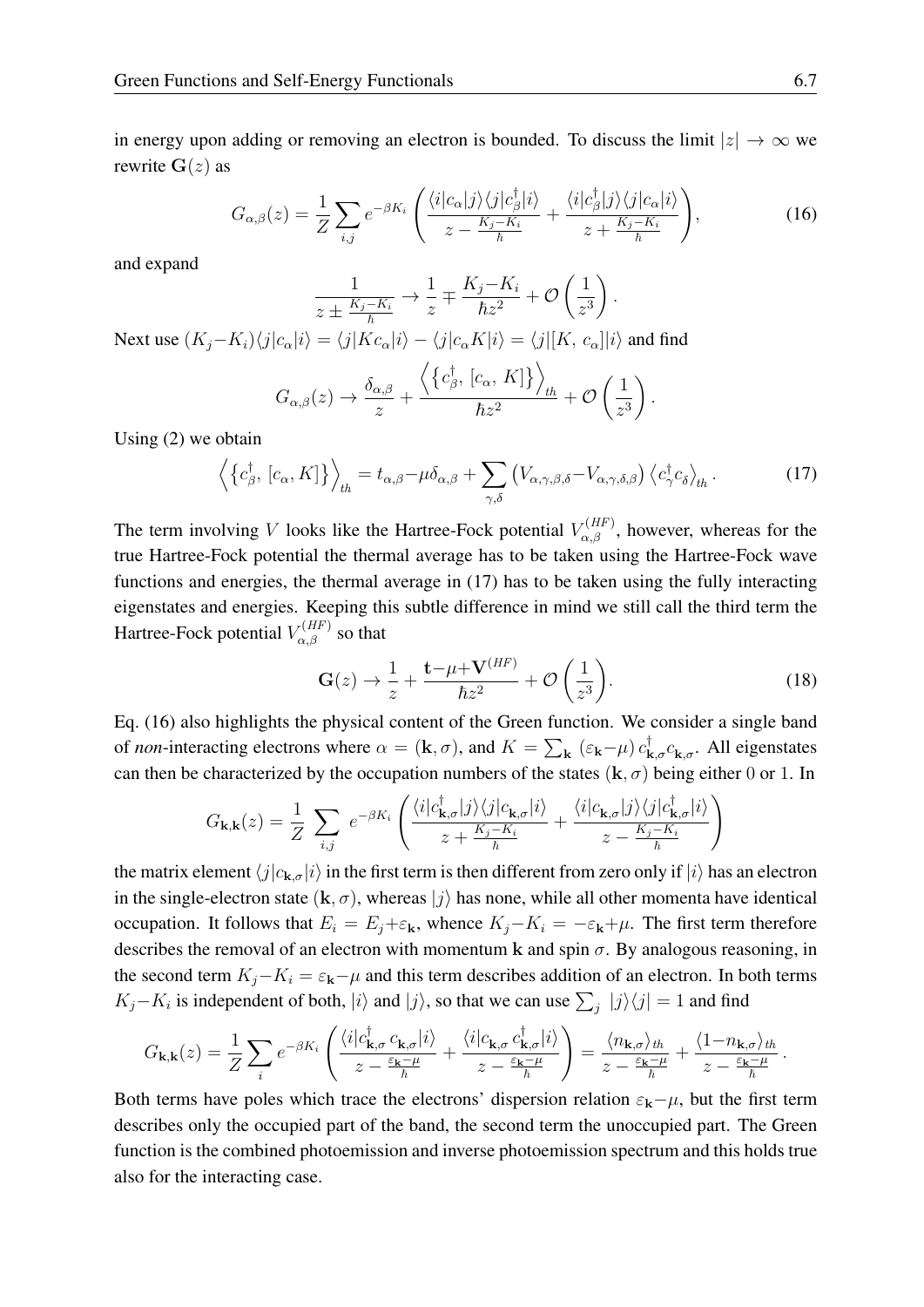### <span id="page-7-0"></span>2.2 The self-energy and its analytical properties

We proceed to the definition of another key quantity, the *self-energy*, and start by discussing the *equation of motion* of the imaginary time Green function Eq. [\(5\)](#page-3-2). We set  $G_{\alpha,\beta}(\tau,0) \rightarrow G_{\alpha,\beta}(\tau)$ . It follows readily from the definition of the imaginary-time Heisenberg operator  $\hat{O}(\tau)$  that  $-\hbar\partial_{\tau}\hat{O}(\tau) = [\hat{O}(\tau), K]$ . Moreover, using, e.g., the representation  $\Theta(\tau) = \int_{-\infty}^{\tau} dx \,\delta(x)$  one finds  $\partial_{\tau}\Theta(\pm\tau) = \pm \delta(\tau)$ . Combining everything we get the equation of motion of the Green function

$$
-\hbar \partial_{\tau} G_{\alpha,\beta}(\tau) = \hbar \delta(\tau) \left\langle \left\{ c_{\alpha}, c_{\beta}^{\dagger} \right\} \right\rangle_{th} + \left\langle T \left[ c_{\alpha}(\tau), K \right] c_{\beta}^{\dagger}(0) \right\rangle_{th}
$$

$$
= \hbar \delta(\tau) \delta_{\alpha,\beta} + \sum_{\nu} \left( t_{\alpha,\nu} - \mu \delta_{\alpha,\nu} \right) G_{\nu,\beta}(\tau) + F_{\alpha,\beta}(\tau), \tag{19}
$$

$$
F_{\alpha,\beta}(\tau) = -\sum_{\nu,\kappa,\lambda} V_{\alpha,\nu,\kappa,\lambda} \left\langle T \left[ (c_{\nu}^{\dagger} c_{\lambda} c_{\kappa})(\tau) c_{\beta}^{\dagger}(0) \right] \right\rangle_{th},\tag{20}
$$

where [\(2\)](#page-2-3) was used. In the *noninteracting case*, i.e., all  $V_{\alpha,\nu,\kappa,\lambda}=0$  we have  $F_{\alpha,\beta}(\tau)=0$  and the equation closes. Using the representation of the  $\delta$ -function in terms of Matsubara-frequencies [\[8\]](#page-27-8)

<span id="page-7-3"></span>
$$
\delta(\tau) = \frac{1}{\hbar \beta} \sum_{\nu = -\infty}^{\infty} e^{-i\omega_{\nu}\tau}
$$

straightforward Fourier transform gives the noninteracting Green function

<span id="page-7-1"></span>
$$
\left(i\omega_{\nu} - \frac{\mathbf{t} - \mu}{\hbar}\right) \mathbf{G}_0(i\omega_{\nu}) = 1.
$$
 (21)

We return to the case  $V \neq 0$ . We recall that  $G(\tau)$  fulfills  $G(\tau+\beta\hbar) = -G(\tau)$  for  $\tau \in [-\beta\hbar, 0]$ , which established its Fourier expansion [\(7\)](#page-3-3). It follows that  $\partial_{\tau}G(\tau+\beta\hbar) = -\partial_{\tau}G(\tau)$  whence  $F(\tau)$  must obey the same boundary condition:  $F(\tau+\beta\hbar) = -F(\tau)$ . Accordingly,  $F(\tau)$  has the same Fourier expansion [\(7\)](#page-3-3) as  $G(\tau)$  itself and we find

$$
\left(i\omega_{\nu} - \frac{\mathbf{t} - \mu}{\hbar}\right) \mathbf{G}(i\omega_{\nu}) - \frac{1}{\hbar} \mathbf{F}(i\omega_{\nu}) = 1.
$$

Now we define the *self-energy*  $\mathbf{\Sigma}(i\omega_\nu)$  by  $\mathbf{F}(i\omega_\nu) = \hbar \mathbf{\Sigma}(i\omega_\nu) \mathbf{G}(i\omega_\nu)$  (recall that  $\mathbf{G}^{-1}(z)$  exists for all z away from the real axis so that  $\Sigma(i\omega_{\nu})$  is well defined) whence

<span id="page-7-2"></span>
$$
\left(i\omega_{\nu} - \frac{\mathbf{t} - \mu}{\hbar} - \Sigma(i\omega_{\nu})\right) \mathbf{G}(i\omega_{\nu}) = 1.
$$
 (22)

By analytical continuation,  $i\omega_{\nu} \to z$ , this equation defines  $\Sigma(z)$  for all z away from the real axis. Next, notice that the brackets on the left-hand side of [\(21\)](#page-7-1) and [\(22\)](#page-7-2) are  $G_0^{-1}(z)$  and G<sup>−</sup><sup>1</sup> (z), respectively, so that we immediately read off the famous *Dyson equation*

<span id="page-7-4"></span>
$$
\mathbf{G}^{-1}(z) = \mathbf{G}_0^{-1}(z) - \Sigma(z) = z - \frac{\mathbf{t} - \mu}{\hbar} - \Sigma(z). \tag{23}
$$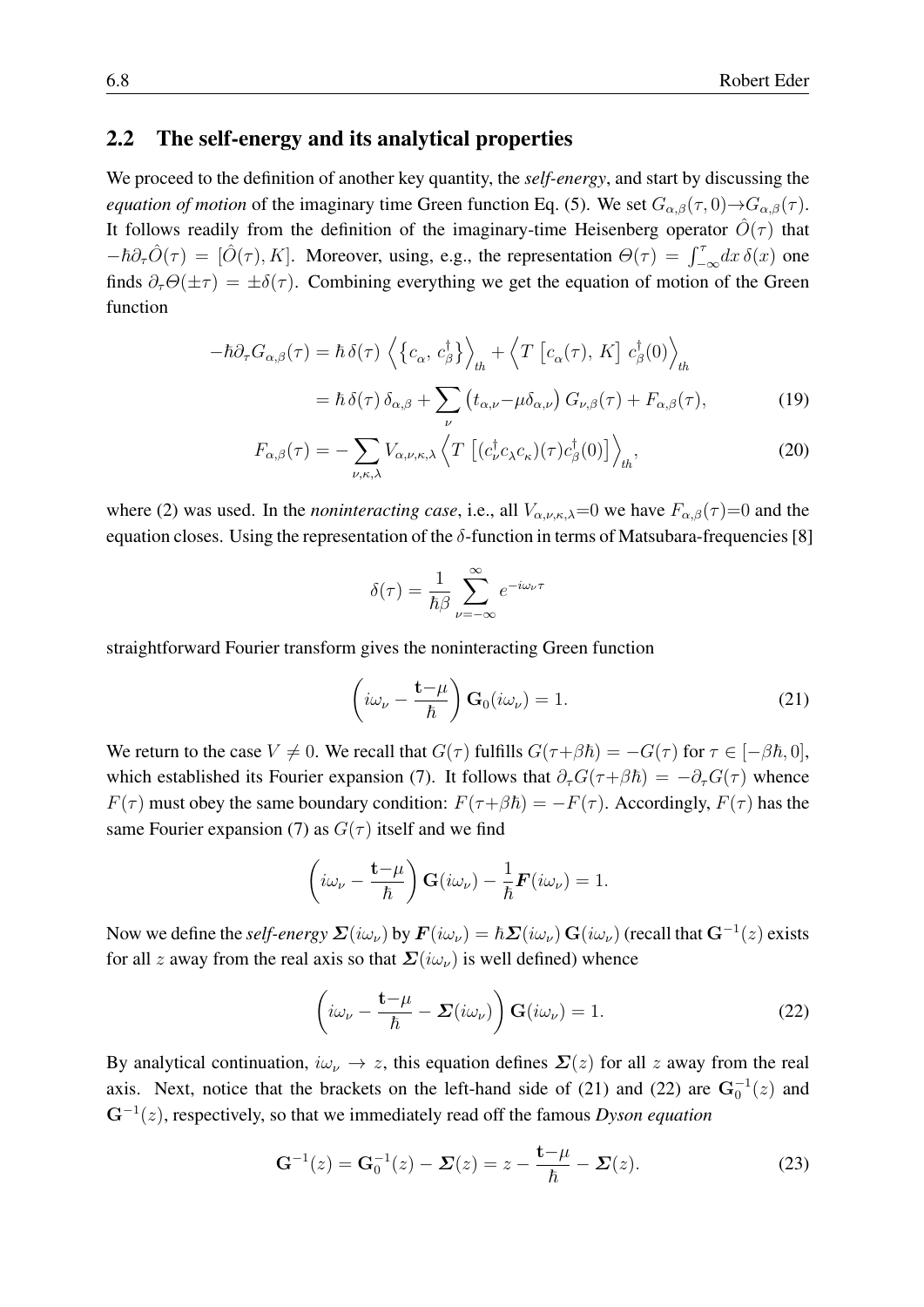

<span id="page-8-0"></span>Fig. 1: *Integration contours for the proof of the spectral representation of* Σ*. The dashed line is the real z' axis.* 

We discuss some properties of  $\Sigma(z)$  which follow from its definition. Since both  $G^{-1}(z)$  and  $G_0^{-1}(z)$  are analytical in the complex z-plane except for the real axis, the same must hold true for  $\Sigma(z)$ . Next, it follows from [\(18\)](#page-6-2) that

$$
\mathbf{G}^{-1}(z) \to z - \frac{\mathbf{t} - \mu}{\hbar} - \frac{\mathbf{V}^{(HF)}}{\hbar} + \mathcal{O}\left(\frac{1}{z}\right) \Rightarrow \Sigma(z) \to \frac{\mathbf{V}^{(HF)}}{\hbar} + \mathcal{O}\left(\frac{1}{z}\right).
$$

The shifted function  $\bar{\Sigma}(z) = \Sigma(z) - \frac{\mathbf{V}^{(HF)}}{\hbar}$  therefore vanishes as  $1/z$  for large  $|z|$ . Now consider the equation  $G^{-1}(z) G(z) = 1$ , take the Hermitian conjugate and use  $[G(z)]^+ = G(z^*)$ . It follows that  $[G^{-1}(z)]^+ = G^{-1}(z^*)$ . Since trivially  $[G_0^{-1}(z)]^+ = G_0^{-1}(z^*)$  and  $V^{HF}$  is Hermitian it follows that  $\bar{\mathbf{\Sigma}}(z^*) = \bar{\mathbf{\Sigma}}^+(z)$ . Next, for real  $\omega$ , define the real matrices  $\mathbf{K}(\omega)$  and  $\mathbf{J}(\omega)$  by

$$
\bar{\mathbf{\Sigma}}(\omega + i0^{+}) = \mathbf{K}(\omega) + i\mathbf{J}(\omega) \quad \Rightarrow \quad \bar{\mathbf{\Sigma}}(\omega - i0^{+}) = \mathbf{K}^{T}(\omega) - i\mathbf{J}^{T}(\omega).
$$
 (24)

We introduce the symmetrized/antisymmetrized linear combinations  $K^{(\pm)} = (K \pm K^{T})/2$  and  $\mathbf{J}^{(\pm)} = (\mathbf{J} \pm \mathbf{J}^T)/2$  whence

<span id="page-8-2"></span>
$$
\bar{\Sigma}^{(+)}(z) = \frac{1}{2} \left( \bar{\Sigma}(z) + \bar{\Sigma}^{T}(z) \right), \qquad \bar{\Sigma}^{(-)}(z) = \frac{i}{2} \left( \bar{\Sigma}(z) - \bar{\Sigma}^{T}(z) \right). \tag{25}
$$

The latter can be expressed in terms of  $\mathbf{K}^{(\pm)}(z)$  and  $\mathbf{J}^{(\pm)}(z)$  as

<span id="page-8-1"></span>
$$
\bar{\Sigma}^{(+)}(\omega \pm i0^{+}) = \mathbf{K}^{(+)}(\omega) \pm i\mathbf{J}^{(+)}(\omega), \n\bar{\Sigma}^{(-)}(\omega \pm i0^{+}) = -\mathbf{J}^{(-)}(\omega) \pm i\mathbf{K}^{(-)}(\omega).
$$
\n(26)

Now consider the integration contours in figure [1](#page-8-0) which consist of lines infinitesimally above and below the real axis and semicircles at infinity. Since  $\Sigma(z)$  is analytic away from the real axis we have for any  $z$  in the upper half-plane

$$
\oint_{C_1} dz' \frac{\bar{\Sigma}^{(\pm)}(z')}{z'-z} = 0 \quad \Rightarrow \quad \int_{-\infty}^{\infty} d\omega \frac{\bar{\Sigma}^{(\pm)}(\omega - i0^+)}{\omega - z} = 0. \tag{27}
$$

The second equation follows because the integrand is  $\propto 1/z'^2$  for large  $|z'|$  so that the contribution from the arc vanishes and only the line infinitesimally below the real axis contributes,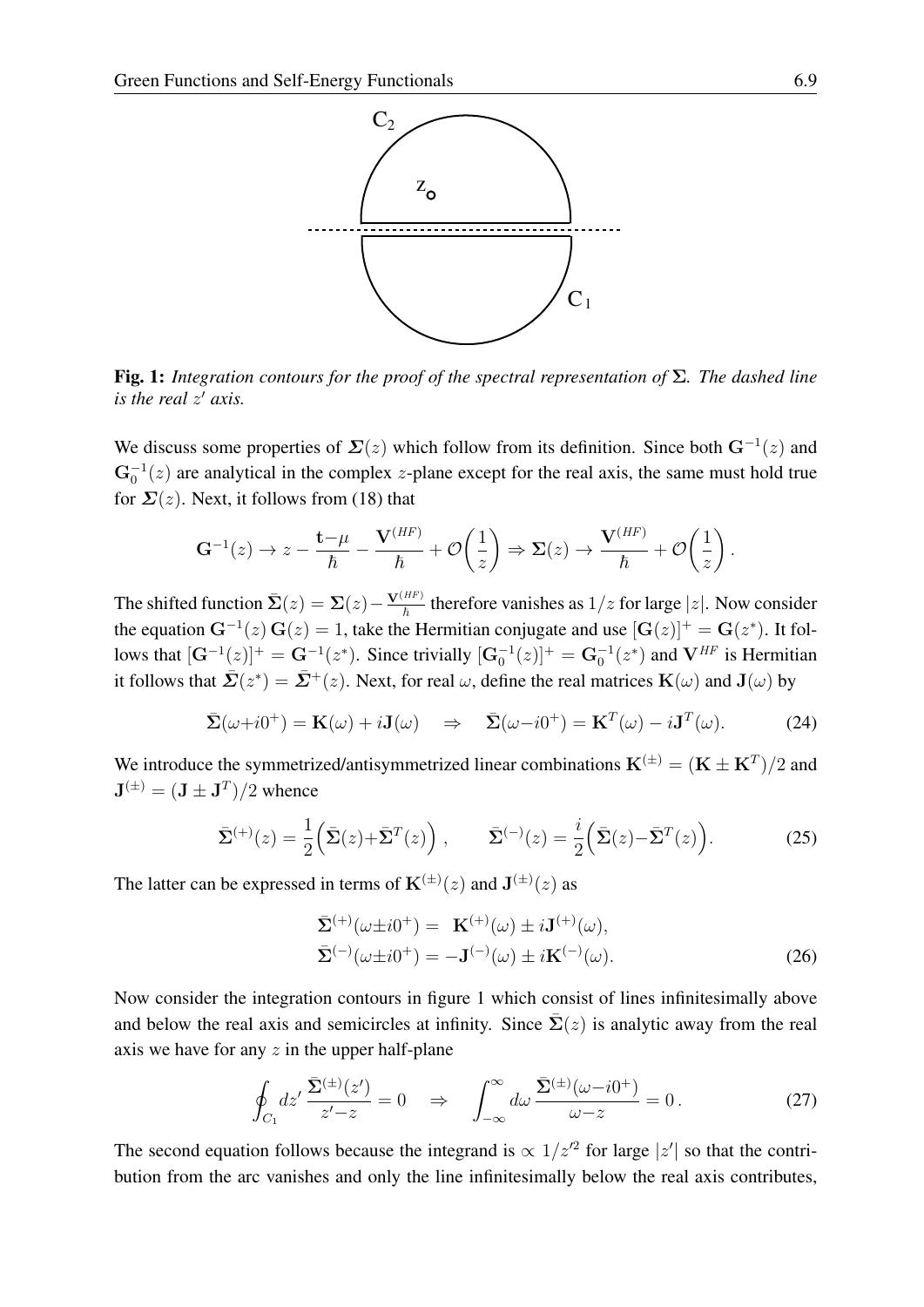where  $z = \omega - i0^+$ , and  $\omega - i0^+ - z = \omega - z$  whenever z has a finite imaginary part. We can now use [\(26\)](#page-8-1) and obtain

<span id="page-9-1"></span>
$$
\int_{-\infty}^{\infty} d\omega \, \frac{\mathbf{K}^{(\pm)}(\omega)}{\omega - z} = i \int_{-\infty}^{\infty} d\omega \, \frac{\mathbf{J}^{(\pm)}(\omega)}{\omega - z} \,. \tag{28}
$$

Next we apply Cauchy's theorem to the contour  $C_2$  in figure [1](#page-8-0) and find

$$
\bar{\mathbf{\Sigma}}^{(\pm)}(z) = \frac{1}{2\pi i} \oint_{C_2} dz' \, \frac{\bar{\mathbf{\Sigma}}^{(\pm)}(z')}{z'-z} \, .
$$

Again the contribution from the arc vanishes. We use [\(28\)](#page-9-1) to eliminate the integrals over  $K^{(+)}$ and  $J^{(-)}$ , revert [\(25\)](#page-8-2) to obtain  $\bar{\Sigma}(z)$  and arrive at the spectral representation of the self-energy, as derived by Luttinger [\[12\]](#page-27-11)

<span id="page-9-2"></span>
$$
\Sigma(z) = \frac{\mathbf{V}^{(HF)}}{\hbar} + \int_{-\infty}^{\infty} d\omega \, \frac{\boldsymbol{\sigma}(\omega)}{\omega - z}.
$$
 (29)

Here, the Hermitian matrix  $\boldsymbol{\sigma}(\omega) = \mathbf{J}^{(+)}(\omega) - i\mathbf{K}^{(-)}(\omega)$ .

Lastly, we notice a property of the self-energy that will be of some importance later on: we will often be concerned with systems which contain both, 'correlated orbitals' and 'uncorrelated orbitals'. A given orbital  $\alpha$  is 'uncorrelated' if all interaction matrix elements  $V_{\kappa\lambda\mu\nu} = 0$  if at least one of the four indices equals  $\alpha$ . In other words, electrons in an uncorrelated orbital do not interact with the other electrons. An example is the well-known Anderson model where one usually has correlated 'f-orbitals' hybridizing with uncorrelated 'conduction electrons'. It then follows from the definition [\(20\)](#page-7-3) that  $F_{\alpha,\beta}(z) = 0$  whenever  $\alpha$  or  $\beta$  are uncorrelated, and the same holds true for  $\Sigma_{\alpha,\beta}(z)$ : *matrix elements of the self-energy involving uncorrelated orbitals are zero!*

### <span id="page-9-0"></span>2.3 Physical significance of the self-energy

We briefly recall the key results of our discussion so far: The Green function and self-energy are related by the Dyson equation [\(23\)](#page-7-4), they are analytical functions on the complex frequency plane except for the real axis, and they have the spectral representations [\(12\)](#page-5-0) and [\(29\)](#page-9-2). The poles of the Green function on real axis give the ionization and affinity energies of the system, i.e., the energies it takes to remove or add an electron. We now want to discuss the physical consequences of this formal structure. For the remainder of this subsection we consider the case of a single band, set  $\hbar = 1$  and call  $t_{\bf k} - V_{\bf k}^{(HF)} - \mu = \varepsilon_{\bf k}$ . Moreover, we drop the dependence on k and replace  $\varepsilon_k \to \varepsilon$ ,  $G(k,\omega) \to G(\omega)$  and so on. To begin with, we consider a system with finite N, where the spacing between eigenvalues  $K_i$  and hence between the poles of  $G(\omega)$  is finite. We have

<span id="page-9-3"></span>
$$
G(\omega) = \frac{1}{\omega - \varepsilon - \bar{\Sigma}(\omega)} = \sum_{i=1}^{n+1} \frac{Z_i}{\omega - \omega_i}
$$
(30)

<span id="page-9-4"></span>
$$
\bar{\Sigma}(\omega) = \sum_{i=1}^{n} \frac{\sigma_i}{\omega - \zeta_i} \tag{31}
$$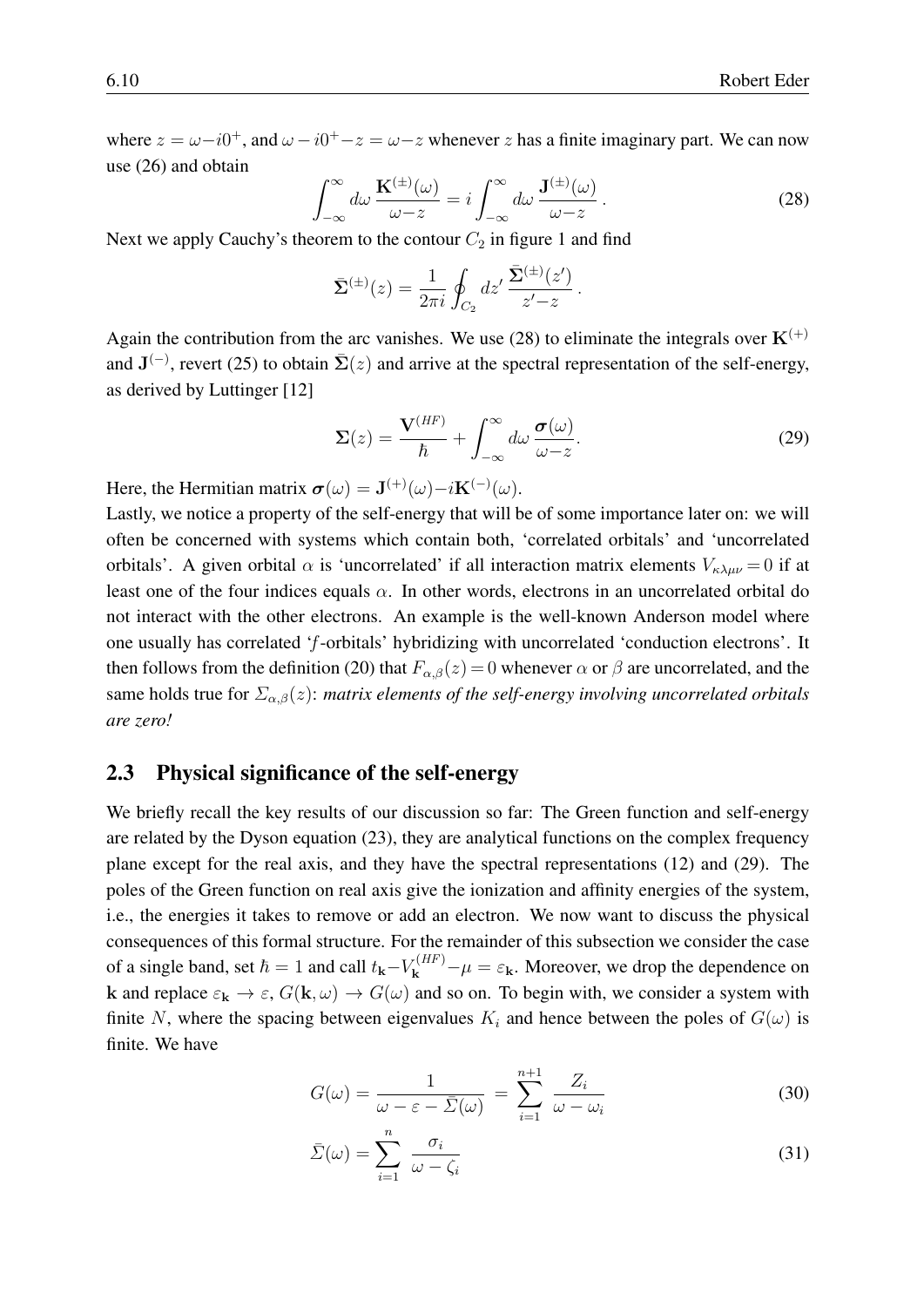

<span id="page-10-0"></span>**Fig. 2:** The Green function  $G(\omega)$  for real  $\omega$ . The dashed vertical lines give the poles,  $\omega_i$ .

where  $Z_i > 0$  and  $\omega_i$ ,  $\zeta_i$  real. On the real axis,  $G(\omega)$  crosses zero precisely once in each interval  $[\omega_i, \omega_{i+1}]$  with negative slope, see figure [2.](#page-10-0) It follows from [\(30\)](#page-9-3) that  $G(\zeta) = 0$  implies  $\Sigma(\zeta) \to \infty$  so that the  $\zeta_i$  in [\(31\)](#page-9-4) must be the zeroes of  $G(\omega)$ . Moreover, the  $\zeta_i$  are 'sandwiched' in between the poles  $\omega_i$  and their number is indeed one less than the  $\omega_i$ , see figure [2.](#page-10-0) Since  $G^{-1}(\omega_i) = 0$  we find for  $\omega$  close to  $\omega_i$ 

<span id="page-10-1"></span>
$$
G^{-1}(\omega) = \left(1 - \frac{\partial \Sigma}{\partial \omega}\bigg|_{\omega_i}\right)(\omega - \omega_i) \quad \Rightarrow \quad Z_i = \left(1 - \frac{\partial \Sigma}{\partial \omega}\bigg|_{\omega_i}\right)^{-1}.\tag{32}
$$

The residue  $Z_i$ , which equals the weight observed in photoemission/inverse photoemission, therefore is related to the slope of the self-energy, which is a well-known result.

We consider a situation where the self-energy has a single pole,  $\sigma(\omega) = \sigma_0 \delta(\omega - \zeta)$ , and reinsert the k-dependence

$$
G^{-1}(\mathbf{k}, z) = z - \varepsilon_{\mathbf{k}} - \frac{\sigma_0}{z - \zeta} \quad \Rightarrow \quad G(\mathbf{k}, z) = \frac{Z_+}{z - \omega_{+,\mathbf{k}}} + \frac{Z_-}{z - \omega_{-,\mathbf{k}}} \tag{33}
$$

where we have introduced

$$
\omega_{\pm,\mathbf{k}} = \frac{1}{2} \left( (\varepsilon_{\mathbf{k}} + \zeta) \pm \sqrt{(\varepsilon_{\mathbf{k}} - \zeta)^2 + 4\sigma_0} \right), \qquad Z_{\pm} = \pm \frac{\omega_{\pm} - \zeta}{\omega_{+} - \omega_{-}}.
$$

It is easy to see that  $Z_{\pm} > 0$  and  $Z_{+} + Z_{-} = 1$  as it has to be. We can see from this that the single pole of the noninteracting Green function at  $\omega = \varepsilon_{\bf k}$  is split into two poles at  $\omega_{\pm, {\bf k}}$ , i.e., the single band with dispersion  $\varepsilon_k$  becomes two bands with dispersions  $\omega_{\pm,k}$ . Note that irrespective of the value of  $\varepsilon_k$  we find  $\omega_{+,k}-\omega_{-,k} \geq 2\sqrt{\sigma_0}$  so that the two resulting bands are separated by a gap of width  $\geq 2\sqrt{\sigma_0}$ . Thus, a single pole of the self-energy with macroscopic residuum  $σ<sub>0</sub>$  'pushes open' a gap in the band structure around its position  $ζ$ . In fact, this is exactly the situation encountered in a Mott insulator, where the self-energy has a single dominant pole of strength  $\approx U^2/4$  which 'pushes open' the Mott gap of width  $\approx U$ .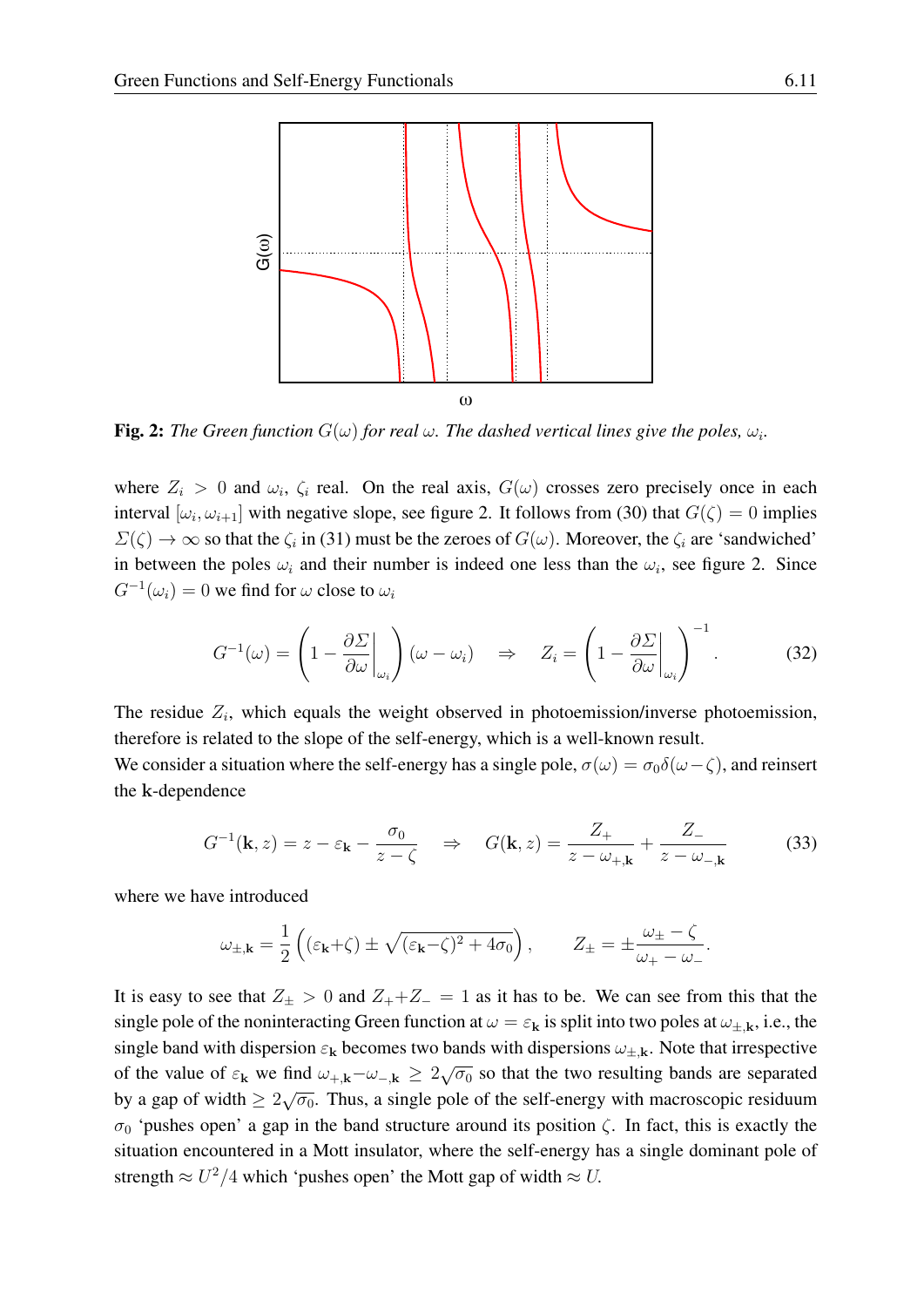### <span id="page-11-0"></span>3 The Luttinger-Ward functional

### <span id="page-11-1"></span>3.1 The Green function as a functional integral

We start from the representation of the Green function in terms of a functional integral over *Grassmann variables*. An excellent introduction to Grassmann variables and their use in quantum field theory can be found in the textbook by Negele/Orland [\[9\]](#page-27-7). We give a brief summary for readers unfamiliar with Grassmann variables, but it should be noted that this is nowhere near sufficient to fully understand their use. Grassmann variables are objects (here we write them as  $\varphi_i^*$  or  $\varphi_j$ , where i and j distinguish different Grassmann variables) which anticommute:  $\varphi_i^* \varphi_j^* = -\varphi_j^* \varphi_i$ ,  $\varphi_i \varphi_j^* = -\varphi_j^* \varphi_i$ , and  $\varphi_i \varphi_j = -\varphi_j \varphi_i$ . It follows immediately that the square of any Grassmann variable is zero. While we will be using Grassmann variables with  $(\varphi_i^*)$  and without  $(\varphi_j)$  an asterisk, it should be noted that there is no such thing as the complex conjugate of a Grassmann variable – just as the index, the asterisk is simply a part of the name of the Grassmann variable. Once we have defined a set of Grassmann variables, the corresponding *Grassmann algebra* consists of all possible sums of products of Grassmann variables with complex coefficients. For example, if we have the two Grassmann variables  $\varphi^*$  and  $\varphi$ , the corresponding algebra consists of all expressions  $a_0 + a_1\varphi + a_2\varphi^* + a_3\varphi\varphi^*$  with complex  $a_0$ ,  $a_1$ ,  $a_2$ , and  $a_3$  (note that all higher powers of Grassmann variables vanish). The key property of the Grassmann variables, which is used in field theory, is the rule for 'integration' over Grassmann variables, which is

$$
\int d\varphi \,\varphi = 1, \qquad \int d\varphi \,1 = 0 \,.
$$

In other words, integration over Grassmann variables is the same as differentiation for ordinary numbers, the only difference being that there are just two 'functions' of a Grassmann variable. When we integrate over several Grassmann variables it has to be kept in mind that the differentials  $d\varphi_i^*$  and  $d\varphi_j$  anticommute as well. Transcendental functions of elements of the Grassmann variables are defined via their power series expansion. To illustrate the above, we evaluate

$$
\int d\varphi^* d\varphi \, e^{a_0 + a_1 \varphi + a_2 \varphi^* + a_3 \varphi \varphi^*}
$$
\n
$$
= \int d\varphi^* d\varphi \left( 1 + (a_0 + a_1 \varphi + a_2 \varphi^* + a_3 \varphi \varphi^*) + \frac{1}{2} (a_0 a_3 \varphi \varphi^* + a_1 a_2 (\varphi \varphi^* + \varphi^* \varphi)) \right)
$$
\n
$$
= a_3 \left( 1 + \frac{a_0}{2} \right).
$$

Note that the power series expansion of the exponential terminates very quickly due to the fact that all powers of Grassmann variables higher than the first vanish. Moreover, there is a nonvanishing contribution to the integral only from those terms in the integrand where each Grassmann variable to be integrated over appears precisely once.

After these preliminaries, we turn to the representation of the imaginary-time Green function as functional integral over Grassmann variables. The full derivation is too lengthy to present here but it is explained in a very understandable way by Negele/Orland [\[9\]](#page-27-7). Let the imaginary time interval  $[0, \hbar \beta]$  be divided into M intervals of length  $\varepsilon = \hbar \beta / M$ , whereby we assume for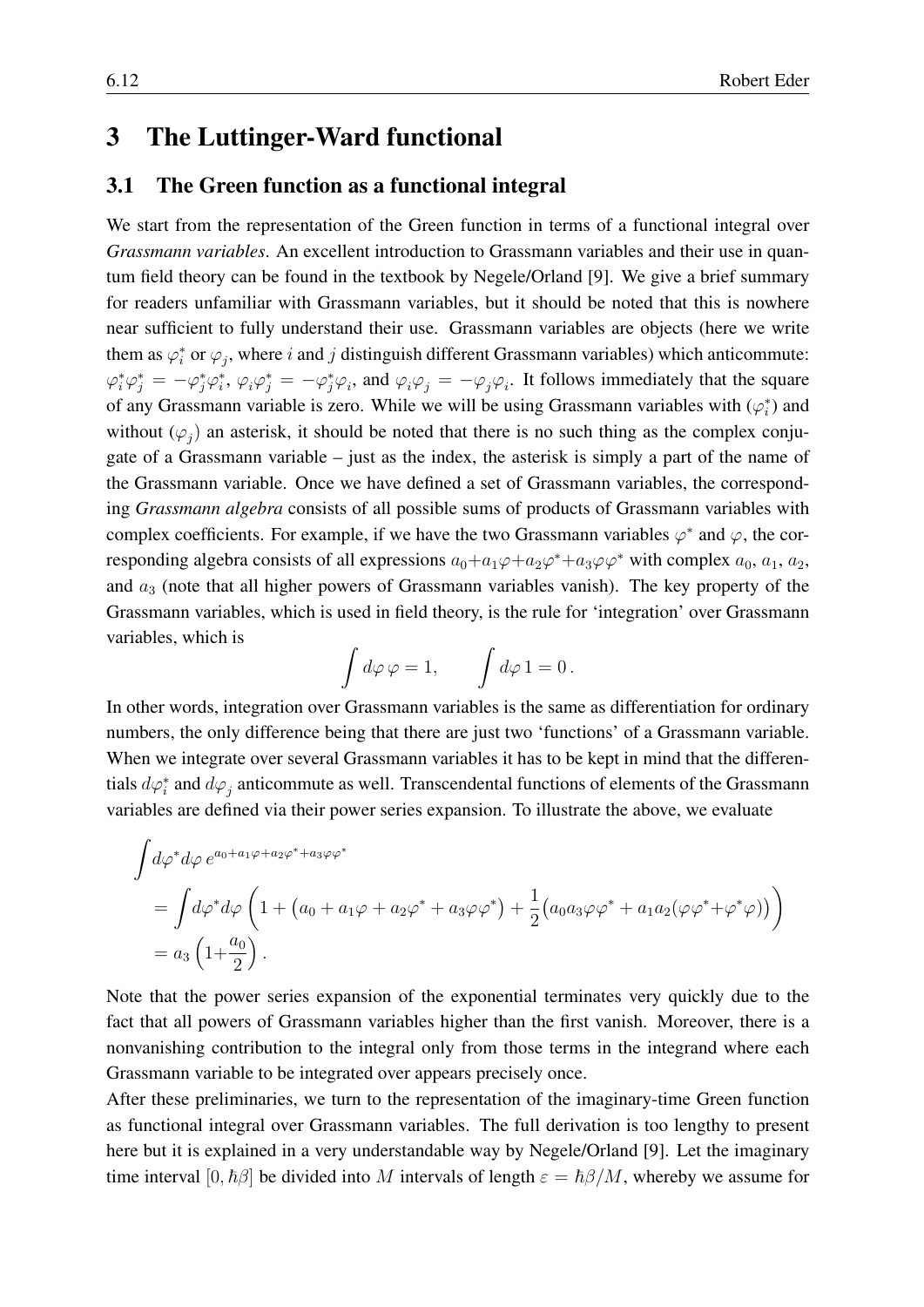convenience that M is even. Define the imaginary time grid points  $\tau_k = k \cdot \varepsilon$ ,  $k = 1 \dots M$ . Then introduce Grassmann variables  $\varphi_{\alpha,k}^*$  and  $\varphi_{\alpha,k}$  where  $\alpha$  is the 'compound index' that labels the Fermion operators  $c_{\alpha}^{\dagger}$  and  $c_{\alpha}$ , whereas  $k = 1...M$  denotes the position in the imaginary time grid. Then, the partition function can be written as  $Z = \lim_{M \to \infty} Z_M$ , whereby [\[9\]](#page-27-7)

<span id="page-12-2"></span>
$$
Z_M = \prod_{k=1}^M \prod_{\gamma} \int d\varphi_{\gamma,k}^* d\varphi_{\gamma,k} e^{-S(\varphi^*,\varphi)}
$$
  

$$
S = \varepsilon \sum_{k=1}^M \left( \sum_{\gamma} \varphi_{\gamma,k}^* \frac{\varphi_{\gamma,k} - \varphi_{\gamma,k-1}}{\varepsilon} + \frac{1}{\hbar} K(\varphi_k^*, \varphi_{k-1}) \right).
$$
 (34)

Here the 'Grassmann Hamiltonian'  $K(\varphi_k^*, \varphi_{k-1})$  is obtained from the Fermionic Hamiltonian [\(1\)](#page-2-4) by replacing  $c^{\dagger}_{\gamma} \to \varphi^*_{\gamma,k}$  and  $c_{\gamma} \to \varphi_{\gamma,k-1}$ . The imaginary time Green function [\(5\)](#page-3-2) reads [\[9\]](#page-27-7)

<span id="page-12-1"></span>
$$
G_{\alpha,\beta}(\tau,\tau') = -\lim_{M \to \infty} \frac{1}{Z_M} \prod_{k=1}^M \prod_{\gamma} \int d\varphi_{\gamma,k}^* \ d\varphi_{\gamma,k} \ \varphi_{\alpha,k(\tau)} \varphi_{\beta,k(\tau')}^* \ e^{-S(\varphi^*,\varphi)}.
$$
 (35)

The symbols  $k(\tau)$  and  $k(\tau')$  denote those points on the imaginary-time grid which are closest to  $\tau$  and  $\tau'$ . Note that in the definition of S the term with  $k = 1$  also involves the variable  $\varphi_{\gamma,0}$ , which is *not* included in the set of integration variables. Rather one has to set  $\varphi_{\gamma,0} = -\varphi_{\gamma,M}$ to account for Fermi statistics [\[9\]](#page-27-7). If we let  $M \to \infty$  so that  $\varepsilon \to 0$ , S appears to become an integral whereas  $(\varphi_{\gamma,k}-\varphi_{\gamma,k-1})/\varepsilon$  appears to become a derivative whence, apparently,

$$
S\to \int_0^{\hbar\beta}d\tau\left(\sum_{\gamma}\varphi_{\gamma}^*\frac{\partial\varphi_{\gamma}}{\partial\tau}+\frac{1}{\hbar}\,K(\varphi^*,\varphi)\right).
$$

This notation can often be found in the literature but, as stressed by Negele/Orland, this can be misleading because the 'trajectories'  $\varphi(\tau)$  over which the functional integral is performed may not at all be expected to be 'smooth'.

Doing all calculations at finite M and taking the limit  $M \to \infty$  in the end is quite unwieldy but fortunately there is an easy way to circumvent this. Namely we may always switch to the Fourier transforms  $\tilde{\varphi}_{\gamma,\nu}$  and  $\tilde{\varphi}_{\gamma,\nu}^*$ , defined as

<span id="page-12-3"></span>
$$
\tilde{\varphi}_{\gamma,\nu}^* = \frac{1}{\sqrt{M}} \sum_{k=1}^M e^{-i\omega_\nu \tau_k} \varphi_{\gamma,k}^*, \qquad \tilde{\varphi}_{\gamma,\nu} = \frac{1}{\sqrt{M}} \sum_{k=1}^M e^{i\omega_\nu \tau_k} \varphi_{\gamma,k}, \qquad (36)
$$

whereby the frequencies  $\omega_{\nu} = (2\nu+1)\pi/\hbar\beta$  are the Fermionic Matsubara frequencies defined above. The second equation looks like the Hermitian conjugate of the first one but recall that there is no such thing as the Hermitian conjugate of a Grassmann variable, so this is actually a *definition*. If we restrict  $\nu$  to  $-M/2 + 1 \leq \nu \leq M/2$ , so that the number of  $\omega_{\nu}$  equals the number of  $\tau_k$ , the above transformations are unitary as shown in Appendix B, and can be reverted to give

<span id="page-12-0"></span>
$$
\varphi_{\gamma,k}^* = \frac{1}{\sqrt{M}} \sum_{\nu} e^{i\omega_{\nu}\tau_k} \tilde{\varphi}_{\gamma,\nu}^*, \qquad \varphi_{\gamma,k} = \frac{1}{\sqrt{M}} \sum_{\nu} e^{-i\omega_{\nu}\tau_k} \tilde{\varphi}_{\gamma,\nu}.
$$
 (37)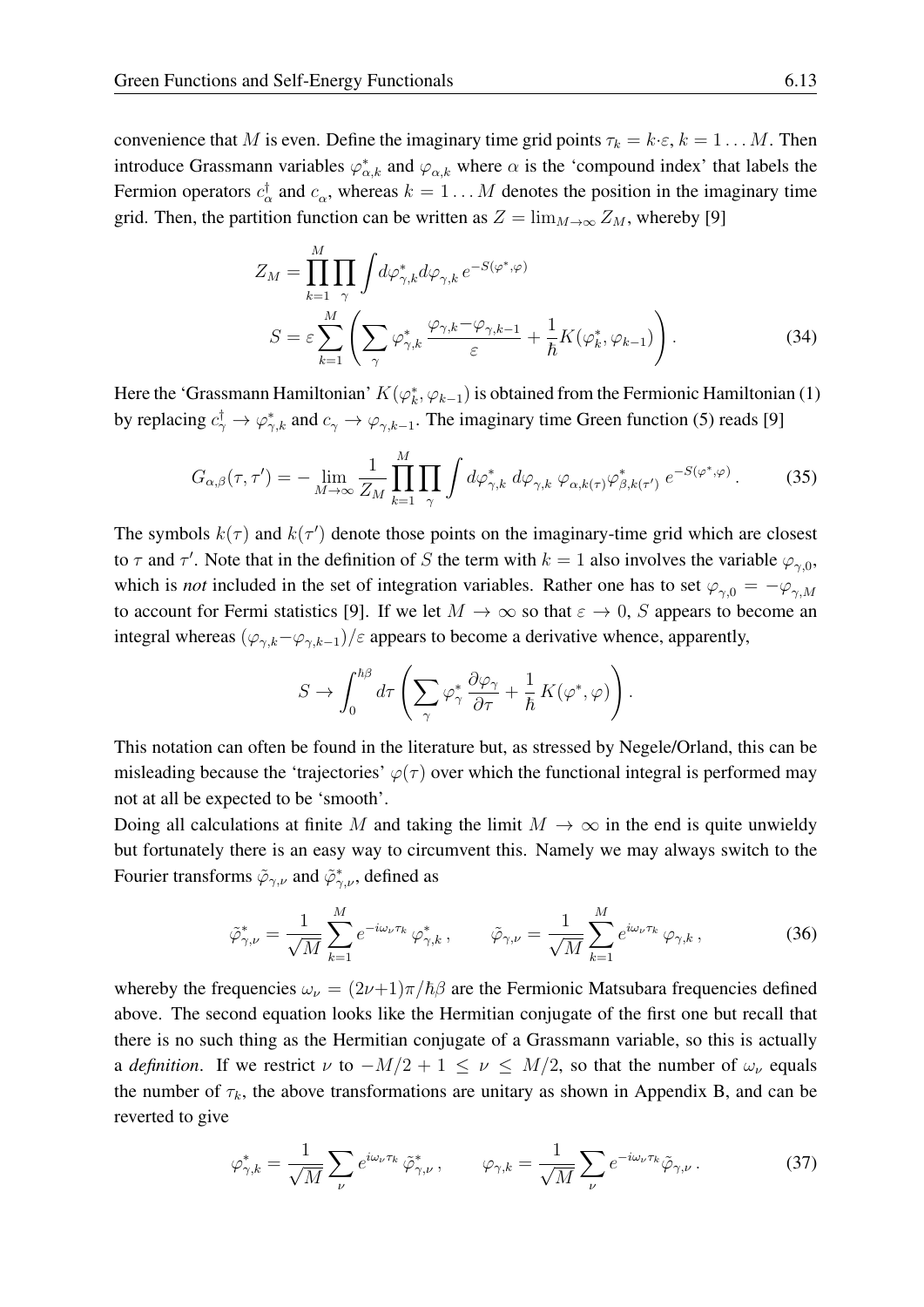Note that  $e^{i\omega_\nu \tau_M} = e^{i(2\nu+1)\pi} = -1$ . Accordingly, if we *define*  $\varphi_{\gamma,0}$  to be [\(37\)](#page-12-0) evaluated for  $k = 0$  we automatically have  $\varphi_{\gamma,0} = -\varphi_{\gamma,M}$  which was implicit in the definition of S. Since the transformation from the  $\varphi_{\gamma,k}$  to the  $\tilde{\varphi}_{\gamma,\nu}$  is unitary the Jacobian is unity and

$$
\prod_{k=1}^M\,\prod_{\gamma}\int d\varphi_{\gamma,k}^*\,d\varphi_{\gamma,k}\quad\to\quad \prod_{\nu=-\frac{M}{2}+1}^{\frac{M}{2}}\,\prod_{\gamma}\int d\tilde\varphi_{\gamma,\nu}^*\,d\tilde\varphi_{\gamma,\nu}\,.
$$

We proceed to rewrite S in terms of the  $\tilde{\varphi}^*$  and  $\tilde{\varphi}$ . First, consider the 'derivative term'

$$
\varepsilon \sum_{k=1}^{M} \varphi_{\gamma,k}^* \, \frac{\varphi_{\gamma,k} - \varphi_{\gamma,k-1}}{\varepsilon} = \sum_{\nu,\nu'} \frac{\varepsilon}{M} \sum_{k=1}^{M} e^{i(\omega_{\nu} - \omega_{\nu'}) \tau_k} \bigg( \frac{1 - e^{i\omega_{\nu'}\varepsilon}}{\varepsilon} \bigg) \, \tilde{\varphi}_{\nu}^* \tilde{\varphi}_{\nu'} = \varepsilon \sum_{\nu} \bigg( \frac{1 - e^{i\omega_{\nu}\varepsilon}}{\varepsilon} \bigg) \, \tilde{\varphi}_{\nu}^* \tilde{\varphi}_{\nu}.
$$

In the limit of small  $\varepsilon$  (i.e.  $M \to \infty$ ) the square bracket can be written as

$$
-e^{i\omega_{\nu}\varepsilon/2}\,\frac{e^{i\omega_{\nu}\varepsilon/2}-e^{-i\omega_{\nu}\varepsilon/2}}{\varepsilon}=-e^{i\omega_{\nu}\varepsilon/2}\left(\frac{de^{i\omega_{\nu}x}}{dx}\bigg|_{x=0}+\mathcal{O}(\varepsilon^2)\right)\to -i\omega_{\nu}\,e^{i\omega_{\nu}\varepsilon/2}
$$

whence we obtain the final expression

$$
\varepsilon \sum_{k=1}^M \varphi_{\gamma,k}^* \, \frac{\varphi_{\gamma,k} - \varphi_{\gamma,k-1}}{\varepsilon} = -\varepsilon \sum_{\nu} i \omega_{\nu} \, e^{i \omega_{\nu} \varepsilon/2} \, \tilde{\varphi}_{\nu}^* \tilde{\varphi}_{\nu} \, .
$$

A typical term in  $K_0$  becomes

$$
\varepsilon \sum_{k=1}^{M} (t_{\alpha,\beta} - \mu \delta_{\alpha,\beta}) \varphi_{\alpha,k}^{*} \varphi_{\beta,k-1} = \varepsilon \sum_{\nu} e^{i\omega_{\nu} \varepsilon} (t_{\alpha,\beta} - \mu \delta_{\alpha,\beta}) \tilde{\varphi}_{\alpha,\nu}^{*} \tilde{\varphi}_{\beta,\nu}
$$

whereas the products of 4 Grassmann variables in  $K_1$  become

$$
\varepsilon \sum_{k=1}^M \varphi^*_{\alpha,k} \, \varphi^*_{\beta,k} \, \varphi_{\gamma,k-1} \, \varphi_{\delta,k-1} = \frac{\varepsilon^2}{\hbar \beta} \sum_{\nu_1,\nu_2,\nu_3,\nu_4} \delta_{\nu_1+\nu_2,\nu_3+\nu_4} \, e^{i(\omega_{\nu_3}+\omega_{\nu_4})\varepsilon} \, \tilde{\varphi}^*_{\alpha,\nu_1} \, \tilde{\varphi}^*_{\beta,\nu_2} \, \tilde{\varphi}_{\gamma,\nu_3} \, \tilde{\varphi}_{\delta,\nu_4} \, .
$$

The various powers of  $\varepsilon$  which show up as prefactors can be eliminated by introducing the rescaled Fourier transform  $\varphi_{\gamma,\nu} =$ √  $\overline{\varepsilon}$   $\tilde{\varphi}_{\gamma,\nu}$ . This transformation is no longer unitary, rather the Jacobian is  $\varepsilon^M$  which does not have a well-defined limit as  $M\to\infty.$  However, for any finite  $M$ the Jacobian is the same in both numerator and denominator in [\(35\)](#page-12-1) and simply cancels out so that the limit  $M \to \infty$  can be taken without problem. Having rewritten S in terms of the (rescaled) Fourier amplitudes the limit  $M \to \infty$  becomes trivial: since we had  $-M/2 + 1 \leq$  $\nu \leq M/2$ , we simply let each  $\nu$  range over all integers. Our final result then becomes

<span id="page-13-0"></span>
$$
-S[\varphi^*, \varphi] = \sum_{\nu} \varphi^*_{\alpha,\nu} e^{i\omega_{\nu}\varepsilon} G^{-1}_{0,\alpha,\beta}(i\omega_{\nu}) \varphi_{\beta,\nu}
$$
  

$$
- \frac{1}{2\hbar^2 \beta} \sum_{\substack{\alpha,\beta,\gamma,\delta\\ \nu_1,\nu_2,\nu_3,\nu_4}} V_{\alpha\beta,\delta,\gamma} \delta_{\nu_1+\nu_2,\nu_3+\nu_4} e^{2i(\omega_{\nu_3}+\omega_{\nu_4})\varepsilon} \varphi^*_{\alpha,\nu_1} \varphi^*_{\beta,\nu_2} \varphi_{\gamma,\nu_3} \varphi_{\delta,\nu_4},
$$
(38)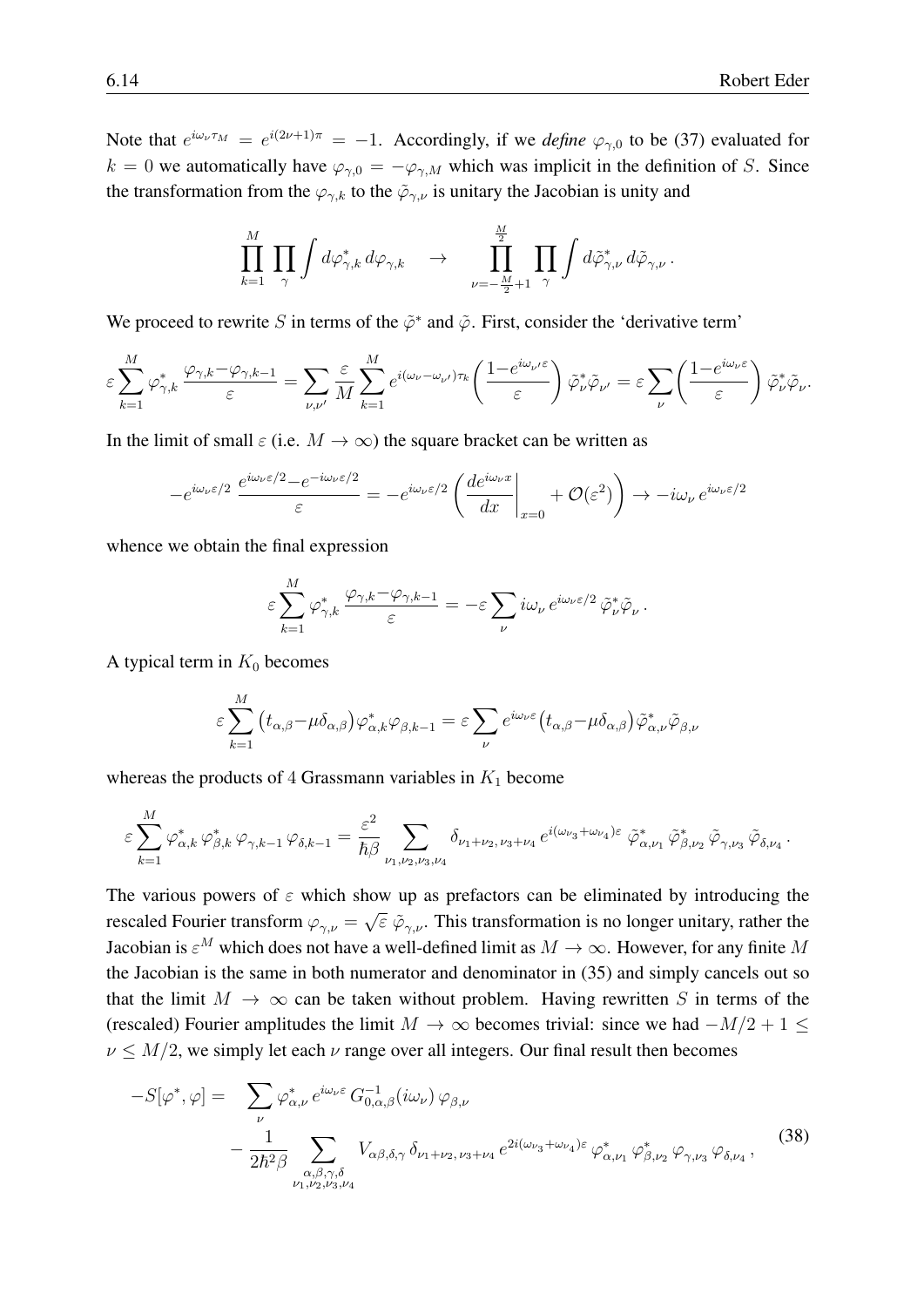whereby the limit  $\varepsilon \to 0^+$  has to be taken and the matrix  $\mathbf{G}_0^{-1}(i\omega_\nu) = i\omega_\nu - \frac{\mathbf{t} - \mu}{\hbar}$  is the inverse noninteracting Green function, see [\(21\)](#page-7-1). Keeping the explicit factors of  $e^{i\omega_\nu \varepsilon}$  and  $e^{2i(\omega_{\nu_3} + \omega_{\nu_4})\varepsilon}$ while  $\varepsilon \to 0$  may seem awkward, however, these factors are in fact crucial in some cases to obtain meaningful results (see Appendix C) whereas they may be safely replaced by unity in other cases. Next, using Eqs. [\(7\)](#page-3-3) and [\(8\)](#page-3-1) it is easy to show that

$$
\frac{1}{\hbar\beta}\int_0^{\hbar\beta} d\tau \int_0^{\hbar\beta} d\tau' e^{i\omega_\nu \tau} e^{-i\omega_{\nu'} \tau'} G(\tau,\tau') = \delta_{\nu,\nu'} G(i\omega_\nu),
$$

the 'finite- $M$ -version' of which is

<span id="page-14-1"></span>
$$
G_{\alpha,\beta}(i\omega_{\nu}) = \lim_{M \to \infty} \frac{\varepsilon^2}{\hbar \beta} \sum_{k,k'=1}^M e^{i\omega_{\nu}\tau_k} e^{-i\omega_{\nu}\tau_{k'}} G_{\alpha,\beta}(\tau_k, \tau_{k'})
$$
  
= 
$$
- \frac{\prod_{\mu=-\infty}^{\infty} \prod_{\gamma} \int d\varphi_{\gamma,\mu}^* d\varphi_{\gamma,\mu} \varphi_{\alpha,\nu} \varphi_{\beta,\nu}^* e^{-S(\varphi^*, \varphi)}}{\prod_{\mu=-\infty}^{\infty} \prod_{\gamma} \int d\varphi_{\gamma,\mu}^* d\varphi_{\gamma,\mu} e^{-S(\varphi^*, \varphi)}},
$$
(39)

because  $\frac{\varepsilon^2}{\hbar \beta} = \left(\frac{\sqrt{\varepsilon}}{\sqrt{M}}\right)$ )<sup>2</sup>. This expression readily lends itself to a perturbation expansion in  $K_1$ which leads to the known representation of the Green function in terms of Feynman diagrams. However, we do not pursue this here but switch to our central objective, namely the construction of the Luttinger-Ward functional, thereby closely following Potthoff [\[5,](#page-27-4) [6\]](#page-27-5).

### <span id="page-14-0"></span>3.2 Construction of the Luttinger-Ward functional

We start by slightly changing our point of view. We note that the various objects that we are concerned with (the noninteracting Green function  $G_0$ , the full Green function G and the self-energy  $\Sigma$ ) all are just sets of complex numbers:  $F_{\alpha,\beta}(i\omega_{\nu}), F \in \{G_0, G, \Sigma\}$ . Then, we may consider [\(39\)](#page-14-1) with [\(38\)](#page-13-0) as the definition of a functional  $\mathcal{G}[\mathbf{G}_0^{-1}]$ , which maps one such set,  $G_0^{-1}(i\omega_\nu)$ , to another one:  $G(i\omega_\nu)$ . If the initial set happens to be a noninteracting Green function of the form  $G_0^{-1}(i\omega_\nu) = i\omega_\nu - (\mathbf{t} - \mu)/\hbar$  with some physical set of single particle elements t,  $\mathcal{G}[\mathbf{G}_0^{-1}]$  yields the corresponding interacting Green function, with interaction part  $K_1$ . Accordingly,  $K_1$  in [\(38\)](#page-13-0) may be viewed as an implicit parameter of the functional and we consider  $K_1$  fixed from now on. One may wonder if the functional  $\mathcal{G}[\mathbf{G}_0^{-1}]$  gives a well-defined result for any choice of  $G_0^{-1}$ . This is probably not the case, but we simply restrict its domain those  $G_0^{-1}$  which give a well-defined result. Next consider the functional

$$
\varOmega[\mathbf{G}_0^{-1}] = -\frac{1}{\beta} \ln \left( \prod_{\mu=-\infty}^{\infty} \prod_{\gamma} \int d\varphi_{\gamma,\mu}^* d\varphi_{\gamma,\mu} e^{-S(\varphi^*,\varphi)} \right),
$$

which is the grand canonical potential for a physical  $G_0^{-1}$  because the bracket is  $Z$  in this case, see [\(34\)](#page-12-2). Its variation with respect to  $G_0^{-1}$  is

<span id="page-14-2"></span>
$$
\beta \frac{\partial \Omega[\mathbf{G}_0^{-1}]}{\partial G_{0,\alpha,\beta}(i\omega_\nu)} = -e^{i\omega_\nu \varepsilon} \mathcal{G}[\mathbf{G}_0^{-1}]_{\beta,\alpha}(i\omega_\nu).
$$
\n(40)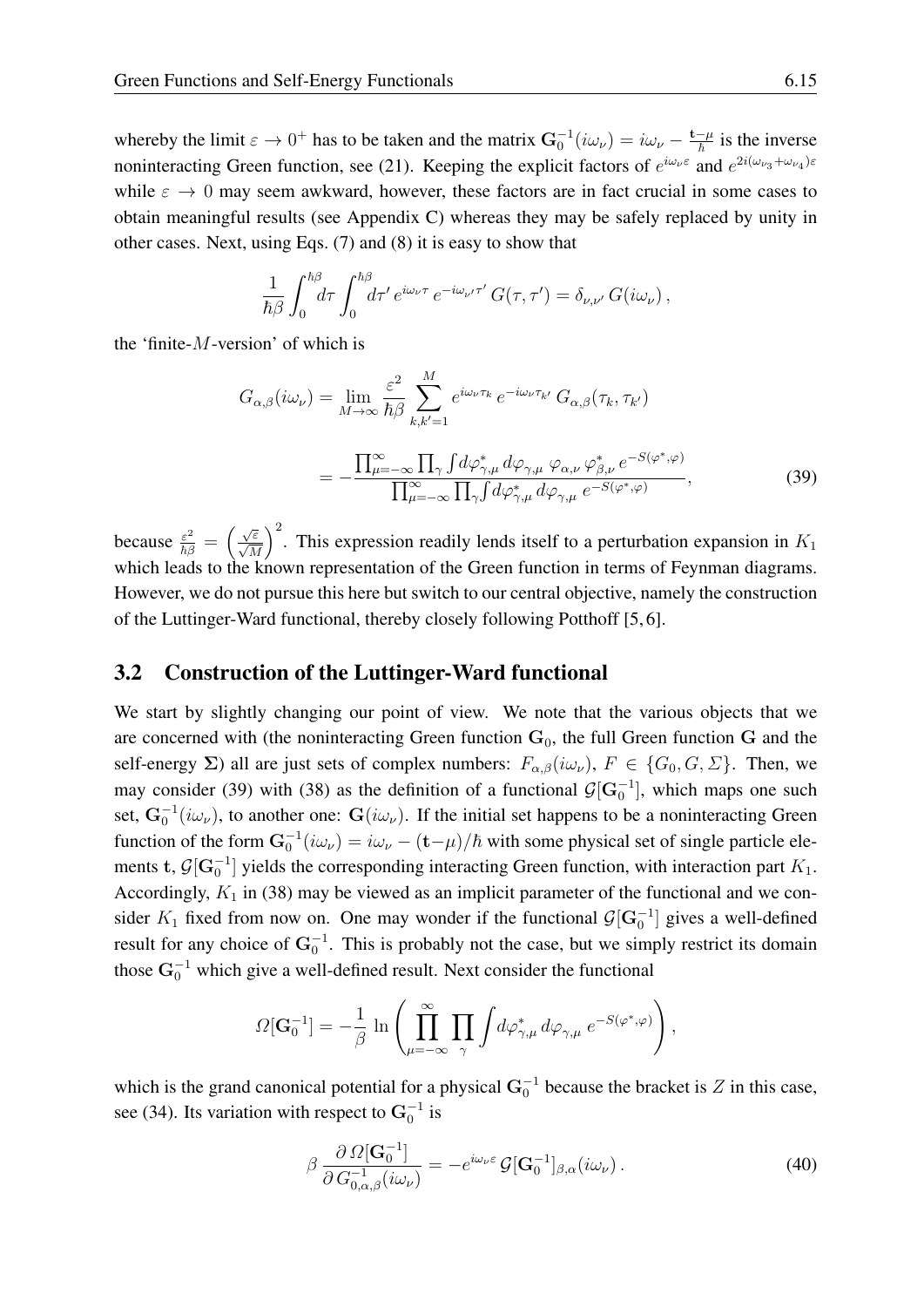Note the 'inverted' order of indices of  $G$  on the right hand side, which follows by a comparison of [\(38\)](#page-13-0) and [\(39\)](#page-14-1). Next, for a given 'self energy'  $\Sigma$  and a given 'Green function' G consider

$$
\mathbf{D}[\mathbf{G},\mathbf{\Sigma}]=\mathcal{G}[\mathbf{G}^{-1}{+}\mathbf{\Sigma}]-\mathbf{G}\,.
$$

Assume  $\Sigma$  is a true self-energy corresponding to some  $G_0^{-1}(i\omega_\nu) = i\omega_\nu - (\mathbf{t} - \mu)/\hbar$  (and interaction  $K_1$ ) and G the corresponding interacting Green function. By the Dyson equation  $G^{-1} + \Sigma = G_0^{-1}$ , and since  $\mathcal{G}[G_0^{-1}] = G$  we find  $D[G, \Sigma] = 0$ . Next, for a given 'Green function' G define the functional  $S[G]$  to be the 'self energy' which minimizes the norm of  $D[G, \Sigma]$ , defined as

$$
|\mathbf{D}| = \frac{1}{N} \sum_{\alpha,\beta} \sum_{\nu} |D_{\alpha,\beta}(i\omega_{\nu})|^2.
$$

For a physical Green function G and the corresponding self-energy  $\Sigma$  we found  $D = 0$ , which gives the minimal value of  $|D|$ , whence  $S[G] = \Sigma$  and S simply maps the Green function to the self-energy. If G is not a physical Green function, but sufficiently 'reasonable' such that the above functionals can be defined, we expect

<span id="page-15-0"></span>
$$
\mathcal{G}\left[\mathbf{G}^{-1} + \mathcal{S}[\mathbf{G}]\right] = \mathbf{G} + \delta \mathbf{G} \tag{41}
$$

where  $\delta G \rightarrow 0$  whenever G approaches a physical Green function. We are now in the position to define the *Luttinger-Ward functional*, which is the following complex valued functional of a Green function

<span id="page-15-3"></span>
$$
\Phi[\mathbf{G}] = \Omega \left[ \mathbf{G}^{-1} + \mathcal{S}[\mathbf{G}] \right] + \frac{1}{\beta} \sum_{\lambda} e^{i\omega_{\lambda} \varepsilon} \Big( -\ln \det \mathbf{G}(i\omega_{\lambda}) + \text{Tr} \, \mathbf{G}(i\omega_{\lambda}) \Sigma[\mathbf{G}](i\omega_{\lambda}) \Big). \tag{42}
$$

The logarithm of the determinant is the sum of the logarithms of the  $2Nn_{orb}$  eigenvalues of  $G(i\omega_{\lambda})$  and the limit  $\varepsilon \to 0^+$  is understood (to shorten the notation we henceforth omit factors like  $e^{i\omega_{\lambda}\varepsilon}$  and reinsert them only in the final result). Consider the variation of this functional under a change of G: Using [\(40\)](#page-14-2), [\(41\)](#page-15-0) and the chain rule we find the variation of the first term

$$
\beta \frac{\partial \Omega \left[\mathbf{G}^{-1} + \mathcal{S}[\mathbf{G}]\right]}{\partial G_{\alpha,\beta}(i\omega_{\nu})} = -\sum_{\lambda} \sum_{\delta,\gamma} \mathcal{G} \left[\mathbf{G}^{-1} + \mathcal{S}[\mathbf{G}]\right]_{\delta,\gamma} (i\omega_{\lambda}) \frac{\partial (G^{-1} + \mathcal{S}[\mathbf{G}])_{\gamma,\delta}(i\omega_{\lambda})}{\partial G_{\alpha,\beta}(i\omega_{\nu})} \n= -\sum_{\lambda} \sum_{\delta,\gamma} \left(G_{\delta,\gamma} + \delta G_{\delta,\gamma}\right) (i\omega_{\lambda}) \frac{\partial (G^{-1} + \mathcal{S}[\mathbf{G}])_{\gamma,\delta}(i\omega_{\lambda})}{\partial G_{\alpha,\beta}(i\omega_{\nu})}
$$
\n(43)

Next, notice that for each  $\lambda$ 

<span id="page-15-2"></span><span id="page-15-1"></span>
$$
\sum_{\gamma,\delta} G_{\delta,\gamma}(i\omega_{\lambda}) G_{\gamma,\delta}^{-1}(i\omega_{\lambda}) = 2N n_{orb} , \qquad (44)
$$

and since the  $G_{\alpha,\beta}(i\omega_\nu)$  for different  $\alpha, \beta$  and  $\nu$  must be considered as independent variables

$$
\frac{\partial G_{\delta,\gamma}(i\omega_{\lambda})}{\partial G_{\alpha,\beta}(i\omega_{\nu})} = \delta_{\nu,\lambda} \delta_{\alpha,\delta} \delta_{\beta,\gamma}.
$$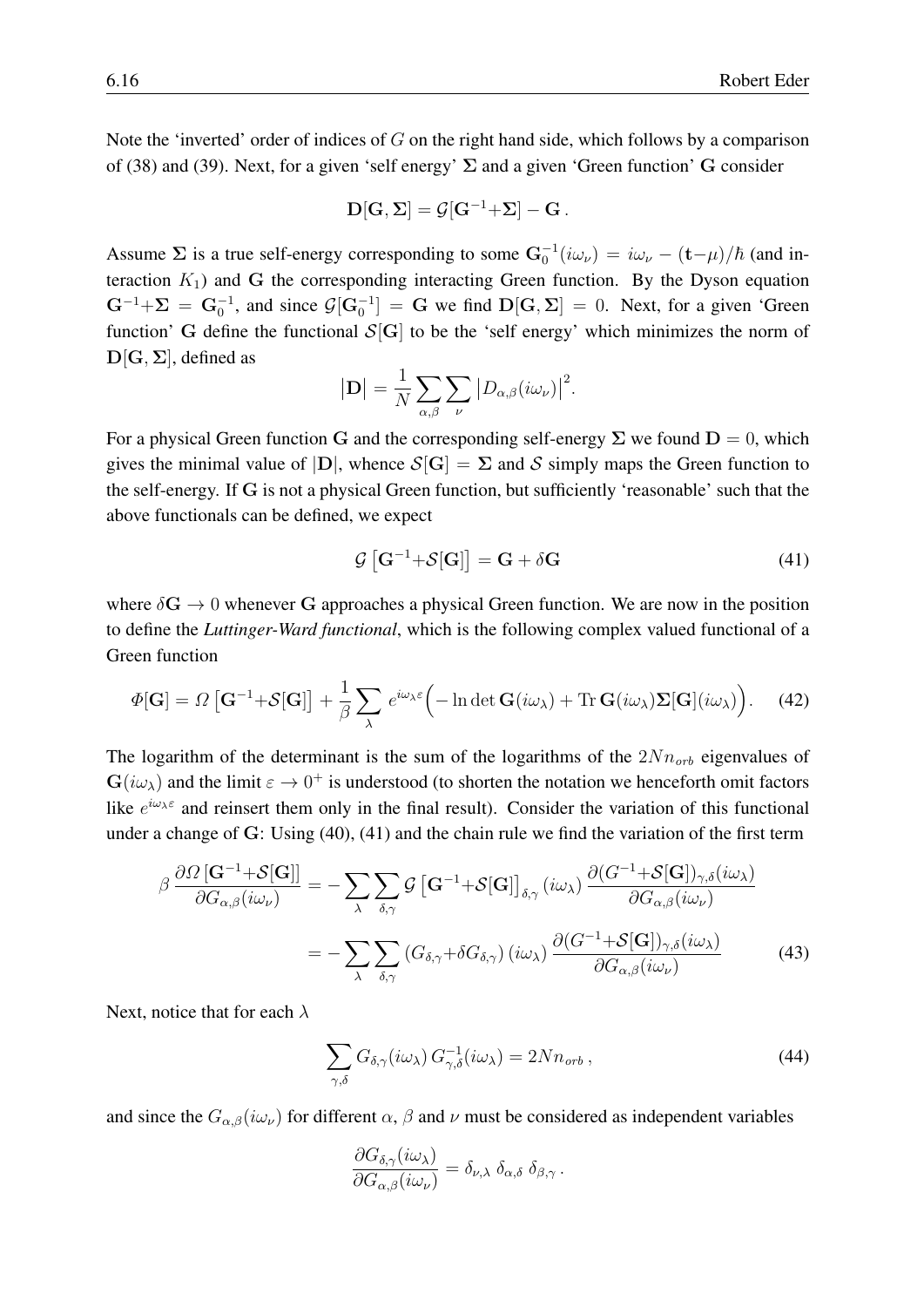Differentiating [\(44\)](#page-15-1) with respect to  $G_{\alpha,\beta}(i\omega_{\nu})$  we therefore obtain

$$
\sum_{\gamma,\delta} \left( \delta_{\nu,\lambda} \delta_{\alpha,\delta} \delta_{\beta,\gamma} G_{\gamma,\delta}^{-1}(i\omega_{\nu}) + G_{\delta,\gamma}(i\omega_{\lambda}) \frac{\partial G_{\gamma,\delta}^{-1}(i\omega_{\lambda})}{\partial G_{\alpha,\beta}(i\omega_{\nu})} \right) = 0
$$
  

$$
\Rightarrow - \sum_{\gamma,\delta} G_{\delta,\gamma}(i\omega_{\lambda}) \frac{\partial G_{\gamma,\delta}^{-1}(i\omega_{\lambda})}{\partial G_{\alpha,\beta}(i\omega_{\nu})} = \delta_{\nu,\lambda} G_{\beta,\alpha}^{-1}(i\omega_{\nu}),
$$

and inserting this into [\(43\)](#page-15-2) we find

<span id="page-16-0"></span>
$$
\beta \frac{\partial \Omega \left[\mathbf{G}^{-1} + \mathcal{S}[\mathbf{G}]\right]}{\partial G_{\alpha,\beta}(i\omega_{\nu})} = G_{\beta,\alpha}^{-1}(i\omega_{\nu}) - \sum_{\lambda} \sum_{\delta,\gamma} G_{\delta,\gamma}(i\omega_{\lambda}) \frac{\partial \mathcal{S}[\mathbf{G}]_{\gamma,\delta}(i\omega_{\lambda})}{\partial G_{\alpha,\beta}(i\omega_{\nu})} + \mathcal{O}(\delta G). \tag{45}
$$

Using Appendix D the derivative of the second term on the right hand side of [\(42\)](#page-15-3) becomes

<span id="page-16-1"></span>
$$
\beta \frac{\partial}{\partial G_{\alpha,\beta}(i\omega_{\nu})} \left( -\frac{1}{\beta} \sum_{\lambda} \ln \det \mathbf{G}(i\omega_{\lambda}) \right) = -G_{\beta,\alpha}^{-1}(i\omega_{\nu}), \qquad (46)
$$

whereas the derivative of the third term (multiplied by  $\beta$ ) is

<span id="page-16-2"></span>
$$
\mathcal{S}[\mathbf{G}]_{\beta,\alpha}(i\omega_{\nu}) + \sum_{\lambda} \sum_{\delta,\gamma} G_{\delta,\gamma}(i\omega_{\lambda}) \frac{\partial \mathcal{S}[\mathbf{G}]_{\gamma,\delta}(i\omega_{\lambda})}{\partial G_{\alpha,\beta}(i\omega_{\nu})}.
$$
(47)

Adding up [\(45\)](#page-16-0), [\(46\)](#page-16-1), and [\(47\)](#page-16-2) and reinserting the exponential of  $e^{i\omega_{\nu}\epsilon}$  we obtain

$$
\beta \frac{\partial \Phi[\mathbf{G}]}{\partial G_{\alpha,\beta}(i\omega_{\nu})} = e^{i\omega_{\nu}\varepsilon} \mathcal{S}[\mathbf{G}]_{\beta,\alpha}(i\omega_{\nu}) + \mathcal{O}(\delta G). \tag{48}
$$

If we now let G become the physical Green function for some noninteracting Green function (and the fixed interaction  $K_1$ )  $S[G]$  becomes the physical self-energy and  $\delta G$  vanishes. We arrive at the key result that the self-energy is the functional derivative of the Luttinger-Ward functional  $\Phi$  with respect to the Green function (but note the inverted matrix indices on the right hand side). For a physical G,  $\Omega$  [G<sup>-1</sup>+S[G]] becomes the grand canonical potential and we arrive at the expression for  $\Omega$  first derived by Luttinger and Ward

<span id="page-16-3"></span>
$$
\Omega = -\lim_{\varepsilon \to 0} \frac{1}{\beta} \sum_{\lambda} e^{i\omega_{\lambda}\varepsilon} \Big( \ln \det \mathbf{G}^{-1}(i\omega_{\lambda}) + \text{Tr}\,\mathbf{G}(i\omega_{\lambda}) \Sigma(i\omega_{\lambda}) \Big) + \Phi[\mathbf{G}]. \tag{49}
$$

As it stands this expression is not really helpful for evaluating  $\Omega$ , because if one wanted to use the definition [\(42\)](#page-15-3) to evaluate  $\Phi[\mathbf{G}]$  one would have to know  $\Omega$  in the first place. However, Luttinger and Ward have shown that  $\Phi[G]$  can be represented as a sum over infinitely many suitably chosen Feynman diagrams [\[1\]](#page-27-0), so that for example a partial summation over a subset of diagrams gives an explicit (approximate) expression for  $\Phi[\mathbf{G}]$ . The expression [\(49\)](#page-16-3) gives  $\Omega$ as a functional of G (the self-energy  $\Sigma$  can be eliminated using the Dyson equation) and in the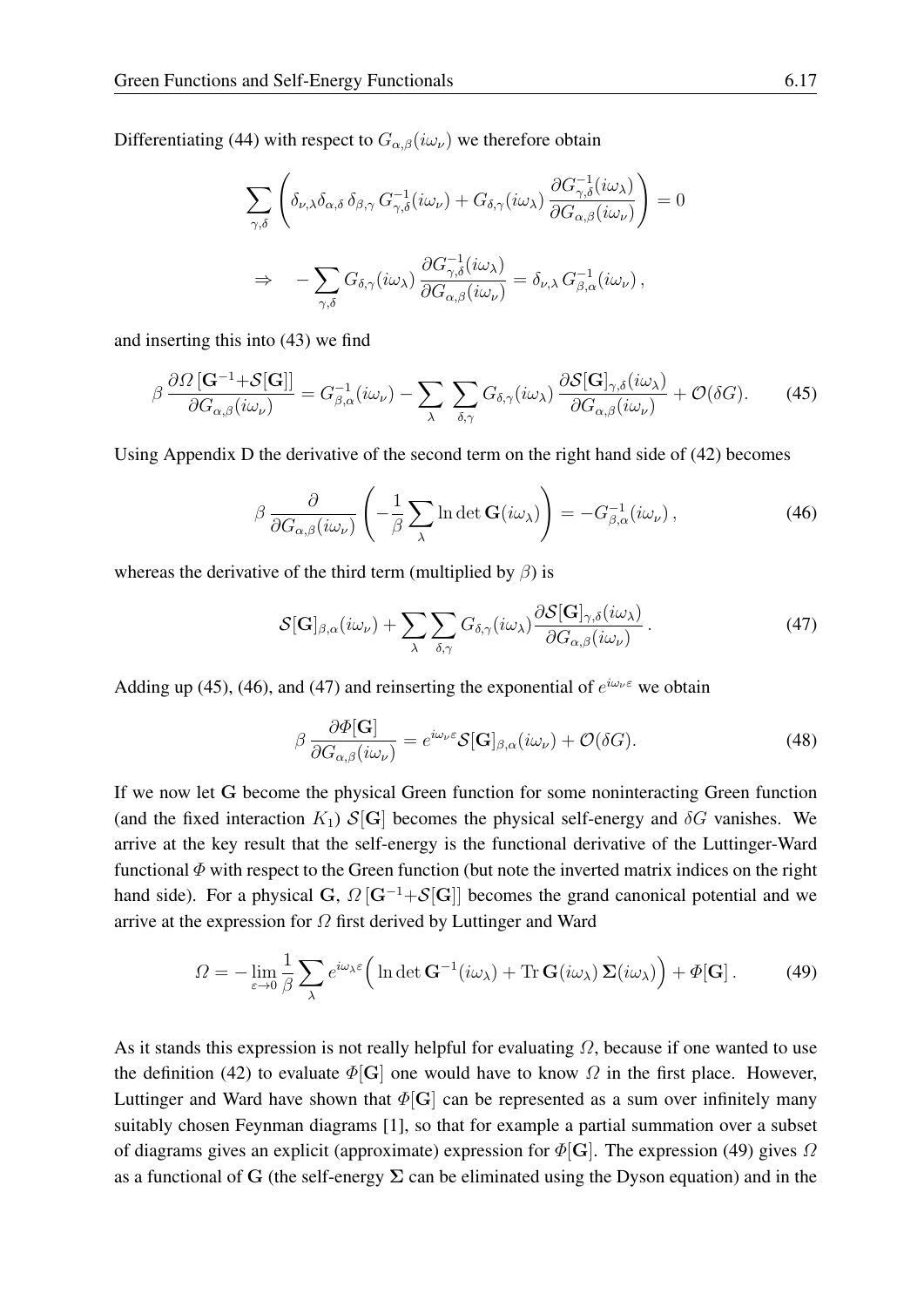next step we want to write  $\Omega$  as a functional of  $\Sigma$ . Since the self-energy is the derivative of  $\Phi$ with respect to G

<span id="page-17-0"></span>
$$
\frac{1}{\beta}e^{i\omega_{\nu}\varepsilon}\,\Sigma_{\beta,\alpha}(i\omega_{\nu}) = \frac{\partial\Phi[\mathbf{G}]}{\partial G_{\alpha,\beta}(i\omega_{\nu})}\,,\tag{50}
$$

this can be done by Legendre transform. Assuming that the functional  $S[G]$  can be inverted to yield  $G[\Sigma]$ , define the Legendre transform

$$
F[\Sigma] = \Phi[\mathbf{G}[\Sigma]] - \sum_{\lambda} \sum_{\gamma,\delta} G[\Sigma]_{\delta,\gamma}(i\omega_{\lambda}) \frac{\partial \Phi[\mathbf{G}]}{\partial G_{\delta,\gamma}(i\omega_{\lambda})}
$$

$$
= \Phi[\mathbf{G}[\Sigma]] - \frac{1}{\beta} \sum_{\lambda} \sum_{\gamma,\delta} e^{i\omega_{\lambda}\varepsilon} G[\Sigma]_{\delta,\gamma}(i\omega_{\lambda}) \Sigma_{\gamma,\delta}(i\omega_{\lambda})
$$

and inserting this into [\(49\)](#page-16-3) we find

<span id="page-17-1"></span>
$$
\Omega = -\lim_{\varepsilon \to 0} \frac{1}{\beta} \sum_{\lambda} e^{i\omega_{\lambda}\varepsilon} \ln \det \left( \mathbf{G}_0^{-1}(i\omega_{\lambda}) - \mathbf{\Sigma}(i\omega_{\lambda}) \right) + F[\mathbf{\Sigma}]. \tag{51}
$$

By virtue of being a Legendre transform this functional obeys

<span id="page-17-2"></span>
$$
\beta \frac{\partial F[\Sigma]}{\partial \Sigma_{\alpha,\beta}(i\omega_{\nu})} = -e^{i\omega_{\nu}\varepsilon} G_{\beta,\alpha}(i\omega_{\nu}),\tag{52}
$$

which is easily verified directly. Using this and again the theorem from Appendix D we arrive at the key result  $\overline{Q}$ 

<span id="page-17-3"></span>
$$
\frac{\partial \Omega}{\partial \Sigma_{\alpha,\beta}(i\omega_{\nu})} = 0. \tag{53}
$$

Let us summarize what we found. First, there exists a functional  $\Phi[\mathbf{G}]$  such that the grand potential  $\Omega$  is given by [\(49\)](#page-16-3). By itself this is not really spectacular because one could always define  $\Phi[\mathbf{G}]$  via [\(49\)](#page-16-3). What is highly nontrivial, however, is the fact that the self-energy can be obtained as the functional derivative of  $\Phi[\mathbf{G}]$  at the exact G, see [\(50\)](#page-17-0). Similarly, there exists a functional  $F[\Sigma]$  such that  $\Omega$  is given by [\(51\)](#page-17-1) and the Green function is obtained as the derivative of  $F[\Sigma]$ , see [\(52\)](#page-17-2). Moreover, when expressed as a functional of the self-energy,  $\Omega$  is stationary with respect to variations of  $\Sigma$ , see [\(53\)](#page-17-3), *at the exact self-energy*. Moreover, the functionals  $\Phi[G]$  and  $F[\Sigma]$  have an additional important property: they depend only on the interaction part  $K_1$  in the Hamiltonian, but are completely independent of the noninteracting term  $K_0$  or, equivalently, the noninteracting Green function  $G_0$ . To see this, let us carefully go through our above construction of the Luttinger-Ward functional. The functionals  $\mathcal{G}[\mathbf{G}_0^{-1}]$  and  $\Omega[\mathbf{G}_0^{-1}]$ have the noninteracting Green function as their argument while there is no further 'intrinsic' dependence on  $G_0$  (these functional do depend on  $K_1$ , however!). It follows that the functional  $S[G]$ , which is defined using only the functional  $G$ , does not have any implicit dependence on  $G_0$  either, i.e., it can in principle be evaluated without knowledge of  $G_0$ . Accordingly,  $\Phi[G]$ is a functional only of the  $G_{\alpha,\beta}(i\omega_\lambda)$  with no implicit dependence on t and  $\mu$ , so that the same holds true for its Legendre-transform  $F[\Sigma]$ .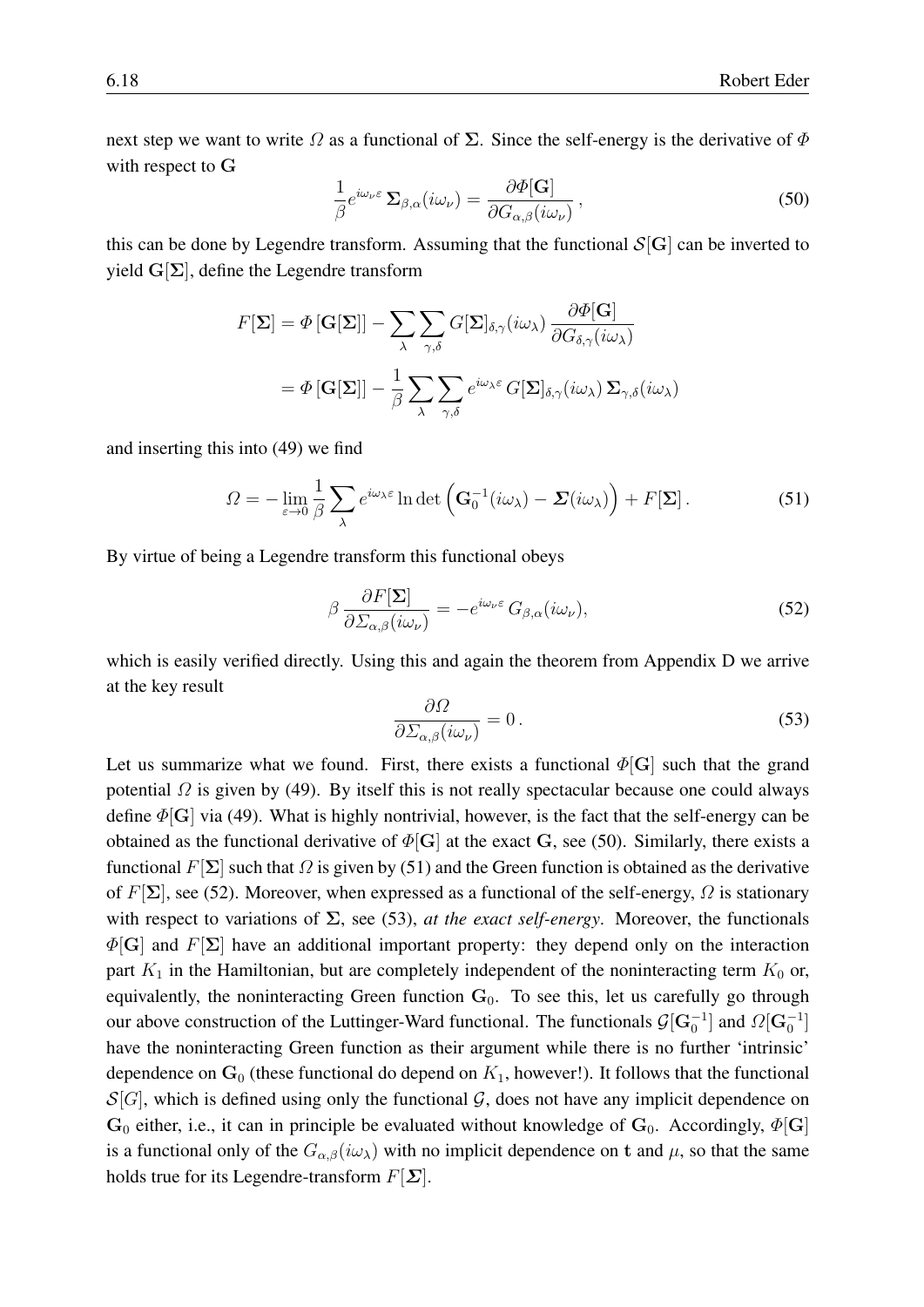### <span id="page-18-0"></span>4 Self-energy functional theories

#### <span id="page-18-1"></span>4.1 Dynamical mean-field theory

In the preceding section we have seen that the grand potential  $\Omega$  of an interacting Fermi system can be represented as a functional of its self-energy, see Eq. [\(51\)](#page-17-1), and that this functional is stationary at the true self-energy, see Eq. [\(53\)](#page-17-3). This is a promising result: Such stationarity principles are put to use in almost every area of physics. In fact, one might come up with the following variational determination of the self-energy: choose a trial self-energy of the form [\(29\)](#page-9-2), whence  $\Omega$  ultimately becomes a functional of the spectral density  $\sigma(\omega)$  (V<sup>(HF)</sup> is itself a functional of the Green function and hence the self-energy) and then use [\(53\)](#page-17-3) to derive an Euler-Lagrange equation for  $\sigma(\omega)$ . The problem is that the definition of the functional  $\Phi[\mathbf{G}]$ , Eq. [\(42\)](#page-15-3), allowed to prove some of its properties, such as [\(50\)](#page-17-0), but that it is completely impossible to actually evaluate it for a given 'trial G' (this would, for example, necessitate knowledge of  $\Omega$ ). Accordingly, it is equally impossible to give an explicit expression for its Legendre transform  $F[\Sigma]$  and evaluate this for a given 'trial  $\Sigma'$ .

However, we can circumvent this problem by making use of the fact that the functional  $F[\Sigma]$ does not depend on the noninteracting part of the Hamiltonian  $K_0$ , but only on the interaction part  $K_1$ . To illustrate the idea we consider the well-known Hubbard model on a lattice with N sites and periodic boundary conditions

$$
H = \sum_{i,j} \sum_{\sigma} t_{i,j} c_{i,\sigma}^{\dagger} c_{i,\sigma} + U \sum_{i} n_{i,\uparrow} n_{i\downarrow} = \sum_{\mathbf{k},\sigma} \varepsilon_{\mathbf{k}} c_{\mathbf{k},\sigma}^{\dagger} c_{\mathbf{k},\sigma} + U \sum_{i} n_{i,\uparrow} n_{i\downarrow}.
$$

Thereby  $n_{i,\sigma} = c_{i,\sigma}^{\dagger} c_{i,\sigma}$  and  $\varepsilon_{\bf k}$  is the Fourier transform of  $t_{i,j}$ . In addition we consider an artificial system, called the *reference system*, with Hamiltonian  $\tilde{H} = \sum_i \tilde{H}_i$ , where all  $H_i$  have the identical form of an Anderson impurity model

<span id="page-18-2"></span>
$$
\tilde{H}_i = \sum_{\nu} \varepsilon_{\nu} l_{i,\nu,\sigma}^{\dagger} l_{i,\nu,\sigma} + \sum_{\nu} \left( V_{\nu} l_{i,\nu,\sigma}^{\dagger} c_{i,\sigma} + H.c. \right) + U n_{i,\uparrow} n_{i\downarrow}
$$
\n(54)

where again  $n_{i,\sigma} = c_{i,\sigma}^{\dagger} c_{i,\sigma}$ . This describes a single 'Hubbard-site' (described by  $c_{i,\sigma}^{\dagger}$  and  $c_{i,\sigma}$ ) coupled to a number of 'ligand' sites (described by  $l_{i,\nu,\sigma}^{\dagger}$  and  $l_{i,\nu,\sigma}$ ). We assume that the impurity system can be solved, and denote the Green function and self-energy for this system by  $\tilde{G}$ and  $\Sigma$ . We have seen above that all matrix elements of the self-energy involving uncorrelated sites vanish. Since the ligands in the Hamiltonian [\(54\)](#page-18-2) are uncorrelated, the only nonvanishing element is  $\tilde{\Sigma}_{c,c}(z)$ .

After these preliminaries we come to the crucial point: since  $H$  and  $\tilde{H}$  have the same interaction, namely  $K_1 = U \sum_i n_{i,\uparrow} n_{i,\downarrow}$ , the functional  $F[\tilde{\Sigma}]$  is the same for the Hubbard model and the reference system. We now make use of this fact by taking the self-energy  $\Sigma$  of the impurity model to be the 'trial self-energy' for the lattice system. Since the reference system consists of disconnected clusters its self-energy is diagonal in real space:  $\tilde{\Sigma}_{(i,c),(j,c)}(z) = \delta_{i,j} \tilde{\Sigma}_{c,c}(z)$ , whence its Fourier transform is k-independent:  $\tilde{\Sigma}(\mathbf{k},z) = \tilde{\Sigma}_{c,c}(z)$ . The resulting Green function of the lattice therefore is  $G^{-1}(\mathbf{k}, z) = z - (\varepsilon_{\mathbf{k}} - \mu)/\hbar - \tilde{\Sigma}_{c,c}(z)$ . Using [\(51\)](#page-17-1) we thus obtain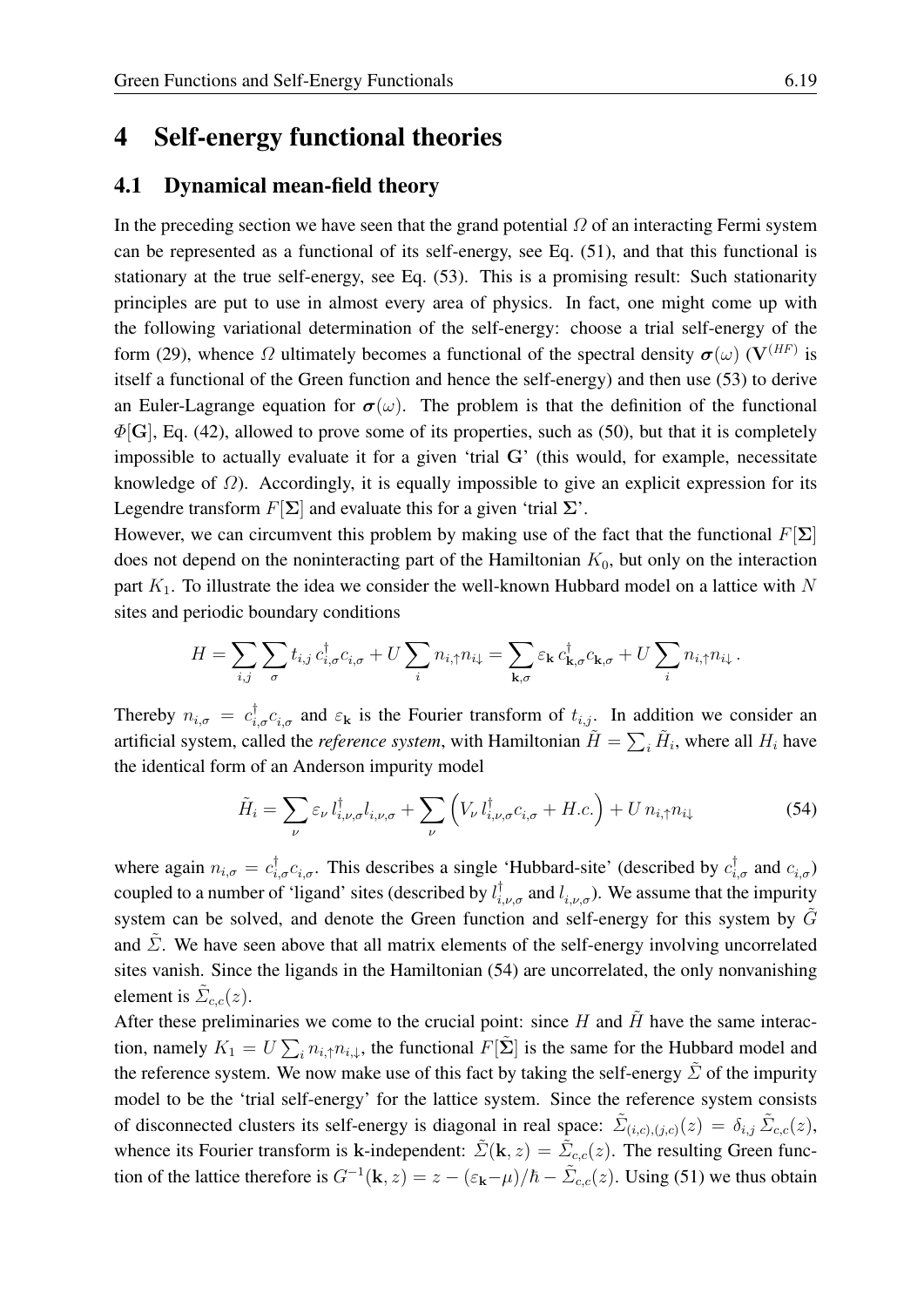an approximate  $\Omega_{latt}$  for the Hubbard model (the factor of 2 is for spin)

$$
\Omega_{latt} = F[\tilde{\Sigma}] - \lim_{\varepsilon \to 0} \frac{2}{\beta} \sum_{\mathbf{k}} \sum_{\lambda} e^{i\omega_{\lambda}\varepsilon} \ln \left( i\omega_{\lambda} - \frac{\varepsilon_{\mathbf{k}} - \mu}{\hbar} - \tilde{\Sigma}_{c,c}(i\omega_{\lambda}) \right).
$$
 (55)

Now we know that  $\Omega$  is stationary under variations of the self-energy, see Eq. [\(53\)](#page-17-3). We cannot perform a variation of the self-energy over *all* possible self-energies but we may restrict the domain to 'impurity model representable' ones, that means those self-energies which can be obtained by solution of the impurity model for some set of parameters  $\{\varepsilon_{\nu}, V_{\nu}\}\.$  The variation of  $\overline{\Sigma}$  then amounts to a variation of the parameters  $\varepsilon_{\nu}$  and  $V_{\nu}$  in [\(54\)](#page-18-2). Let us discuss how the value of  $F[\tilde{\Sigma}]$  changes with the parameters of the impurity model,  $t \in {\varepsilon_{\nu}, V_{\nu}}$ . Using the chain rule and [\(52\)](#page-17-2) we find

$$
\frac{\partial F[\tilde{\Sigma}]}{\partial t} = \sum_{\alpha,\beta} \sum_{\lambda} \frac{\partial F[\tilde{\Sigma}]}{\partial \tilde{\Sigma}_{\alpha,\beta}(i\omega_{\lambda})} \frac{\partial \tilde{\Sigma}_{\alpha,\beta}(i\omega_{\lambda})}{\partial t} \n= -\frac{1}{\beta} \sum_{\alpha,\beta} \sum_{\lambda} e^{i\omega_{\lambda}\varepsilon} \tilde{G}_{\beta,\alpha}(i\omega_{\lambda}) \frac{\partial \tilde{\Sigma}_{\alpha,\beta}(i\omega_{\lambda})}{\partial t} \n= -\frac{2N}{\beta} \sum_{\lambda} e^{i\omega_{\lambda}\varepsilon} \tilde{G}_{c,c}(i\omega_{\lambda}) \frac{\partial \tilde{\Sigma}_{c,c}(i\omega_{\lambda})}{\partial t}.
$$

The last equation follows from the fact that there are  $N$  lattice sites  $i$  and the two spin directions for each site. It follows that

<span id="page-19-0"></span>
$$
\frac{\partial \Omega_{latt}}{\partial t} = -\frac{2}{\beta} \sum_{\mathbf{k},\lambda} e^{i\omega_{\lambda}\varepsilon} \left[ \tilde{G}_{c,c}(i\omega_{\lambda}) - G(\mathbf{k}, i\omega_{\lambda}) \right] \frac{\partial \tilde{\Sigma}_{c,c}(i\omega_{\lambda})}{\partial t} = 0. \tag{56}
$$

We may now perform a limiting procedure by sending the number of ligands  $\rightarrow \infty$  that means considering a continuum of ligands which hybridize with the correlated c-orbital. Then the number of parameters t for which [\(56\)](#page-19-0) must be fulfilled becomes a continuum. The simplest way to fulfill all of these conditions at once is to set the square bracket equal to zero for each  $\lambda$ , that means

$$
\tilde{G}_{c,c}(i\omega_{\lambda}) = \frac{1}{N} \sum_{\mathbf{k}} G(\mathbf{k}, i\omega_{\lambda}) = \frac{1}{N} \sum_{\mathbf{k}} \frac{1}{i\omega_{\lambda} - (\varepsilon_{\mathbf{k}} - \mu)/\hbar - \tilde{\Sigma}_{c,c}(i\omega_{\lambda})}.
$$
(57)

This equation must be solved simultaneously for each  $\omega_{\lambda}$  by adjusting the hybridization function  $V(E)$  and the density of states  $\rho(E)$  for the ligands in the impurity model, and in fact is nothing but the well-known self-consistency equation for dynamical mean-field theory (DMFT) [\[13\]](#page-27-12) . The derivation above shows that DMFT can be understood as approximate minimization of the grand potential as functional of the self-energy. The impurity model thereby acts as the 'selfenergy preparation lab' to generate trial Green functions and the associated exact self-energy. So far we have partitioned the lattice into single sites and each site was 'decorated' with a 'bath' of ligands. However, we also could have partitioned the lattice into small but finite clusters and decorated each cluster with a bath of noninteracting ligand sites. Going through similar steps as above one can easily derive the self-consistency equations for various cluster-generalizations of DMFT [\[6\]](#page-27-5). The variational principle for the grand potential as a functional of the self-energy thus provides a unifying principle to derive all of these theories.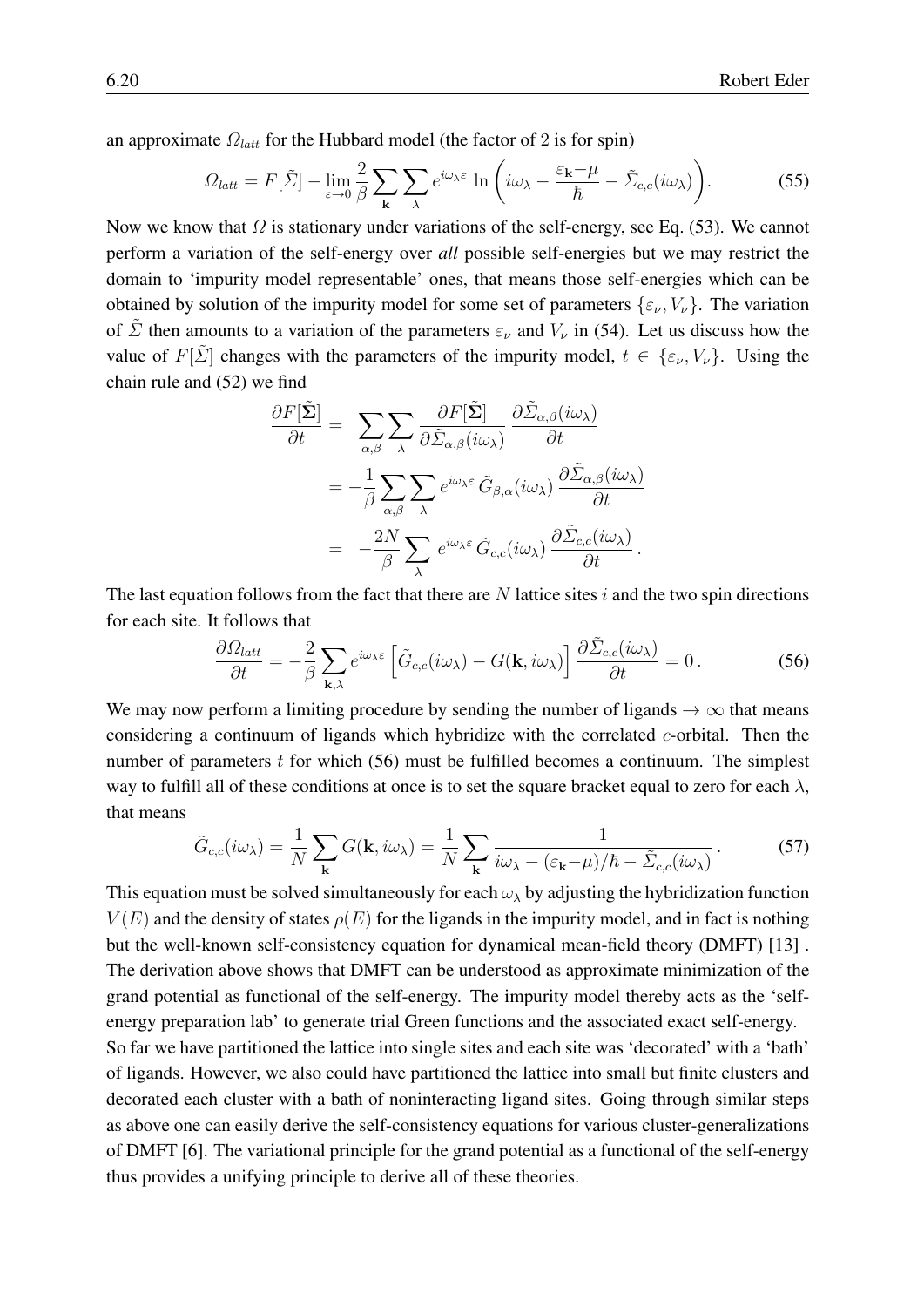#### <span id="page-20-0"></span>4.2 Metal-insulator-transition in a dimer

We have seen that DMFT can be derived from the variational principle for the grand potential by restricting the domain of self-energies to those which are derivable from an impurity model. However, self-energy functional theory as outlined above allows for even simpler approaches and as an example we now study Potthoff's re-derivation of the phase diagram for the metalinsulator transition in the Hubbard model [\[14\]](#page-27-13). We again consider the single-band Hubbard model on a simple cubic  $N$ -site lattice with periodic boundary condition, but focus on the case of *particle-hole symmetry*. To develop this idea we first note that the simple cubic lattice can be divided into two *sublattices*, A and B, such that all neighbors of a site on the A sublattice are on the B-sublattice and vice versa. Also, we rewrite the Hubbard model as

$$
K = H - \mu = \sum_{i,j} \sum_{\sigma} t_{i,j} c_{i,\sigma}^{\dagger} c_{i,\sigma} + \frac{U}{2} \sum_{i=1}^{N} (n_i - 1)(n_i - 1) - N \frac{U}{2}
$$

$$
= \sum_{\mathbf{k},\sigma} \left( \varepsilon_{\mathbf{k}} - \frac{U}{2} \right) c_{\mathbf{k},\sigma}^{\dagger} c_{\mathbf{k},\sigma} + U \sum_{i=1}^{N} n_{i,\uparrow} n_{i,\downarrow},
$$

where  $n_i = c_i^{\dagger}$  $_{i,\uparrow}^{\dagger}c^{\phantom{\dagger}}_{i,\uparrow}+c_{i\downarrow}^{\dagger}$  $_{i,\downarrow}^{\intercal}c_{i,\downarrow}$  and we assume that all  $t_{i,j}$  are real so that  $t_{i,j} = t_{j,i}$ . Under the transformation  $c^{\dagger} \leftrightarrow c$  we have  $n_i - 1 \to 1 - n_i$  so that the interaction part is invariant, whereas the hopping term changes sign. If the hopping integral  $t_{i,j}$  is different from zero only if the sites  $i$  and  $j$  belong to different sublattices, which is what we assume, this sign change can be compensated by the gauge transformation  $c_{i,\sigma}^{\dagger} \to -c_{i,\sigma}^{\dagger}$  for all sites i of, say, sublattice B. It is straightforward to show that this transformation exchanges photoemission and inverse photoemission spectrum and implies  $\mu = U/2$ . We will now use particle-hole symmetry to construct a simplified reference system.

Namely for the reference system we follow Potthoff and choose N dimers with one 'Hubbardsite' hybridizing with one bath-site, i.e., the Hamiltonian for one dimer reads

$$
\tilde{K} = \tilde{H} - \mu N = -V \sum_{\sigma} \left( c_{\sigma}^{\dagger} l_{\sigma} + l_{\sigma}^{\dagger} c_{\sigma} \right) + \left( \varepsilon_l - \frac{U}{2} \right) \sum_{\sigma} l_{\sigma}^{\dagger} l_{\sigma} + \frac{U}{2} \left( n_c - 1 \right) \left( n_c - 1 \right) - \frac{U}{2} \,. \tag{58}
$$

Here  $l_{\sigma}^{\dagger}$  creates an electron in the ligand site and  $n_c = c_{\uparrow}^{\dagger}$  $\frac{1}{\uparrow}c_{\uparrow}+c_{\downarrow}^{\dagger}$  $\int_{\psi}^{\tau} c_{\psi}$ . Compared to the reference system [\(54\)](#page-18-2) for DMFT that was discussed in the previous section, this amounts to retaining only a single ligand. We have to write  $\varepsilon_l-U/2$  because  $\mu = U/2$ . Since we want to generate particlehole symmetric self-energies we have to impose particle-hole symmetry also in the reference system. The transformation  $c^{\dagger} \leftrightarrow c$ ,  $l^{\dagger} \leftrightarrow -l$  indeed converts the Hamiltonian into itself *except* for the second term. Setting  $\varepsilon_l = U/2$ , however, eliminates this term and particle-hole symmetry is restored. The Hamiltonian thus becomes

<span id="page-20-1"></span>
$$
\tilde{K} = -V \sum_{\sigma} \left( c_{\sigma}^{\dagger} l_{\sigma} + l_{\sigma}^{\dagger} c_{\sigma} \right) + \frac{U}{2} \left( n_c - 1 \right) \left( n_c - 1 \right) - \frac{U}{2} \,. \tag{59}
$$

and the only remaining parameter to be varied therefore is V, the ligand energy  $\varepsilon_l$  having been eliminated by the requirement of particle-hole symmetry. The Fock space of the dimer has a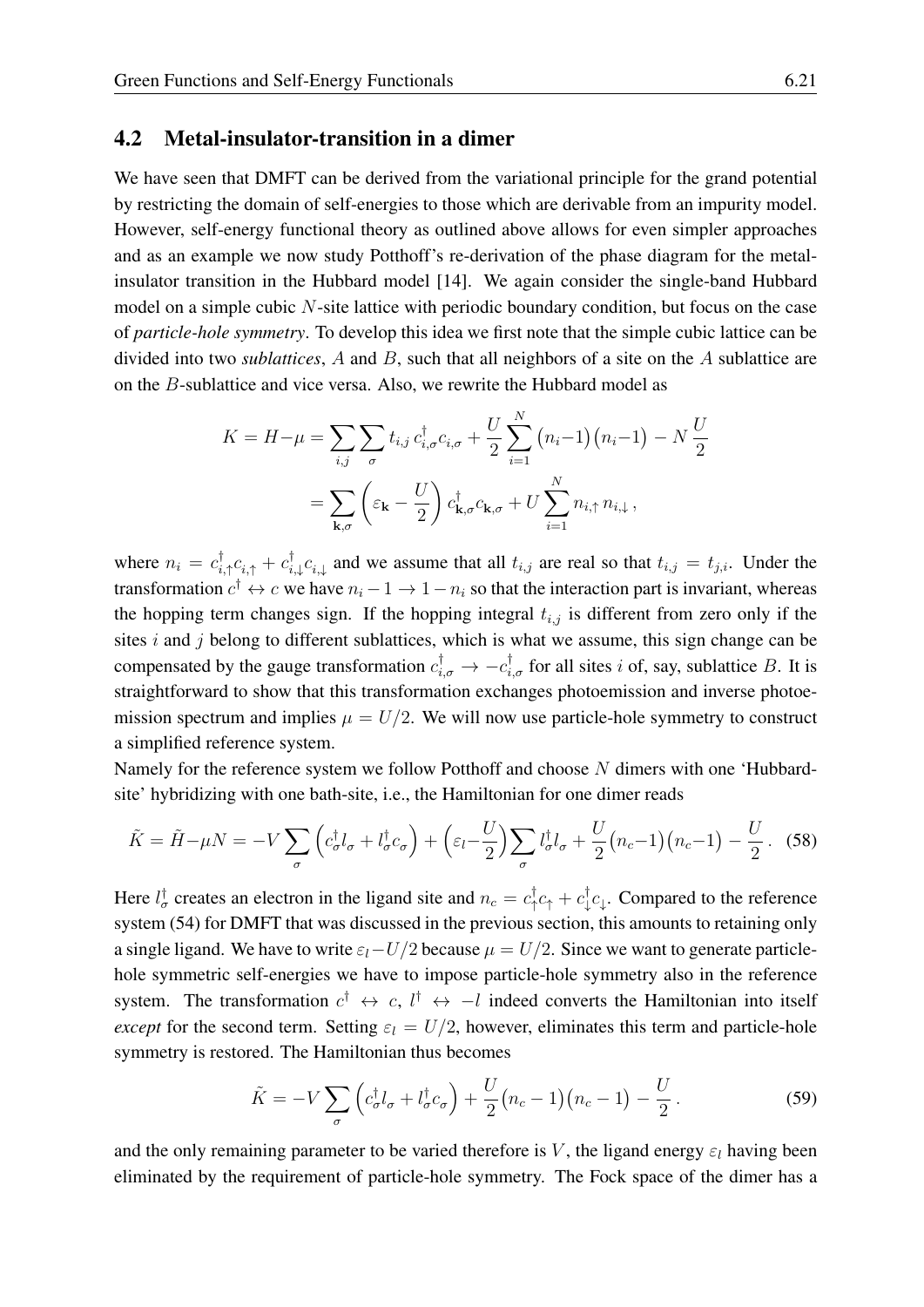dimension of  $2^4 = 16$  so that all eigenstates  $|i\rangle$  and corresponding eigenenergies  $K_i$  can be obtained by numerical diagonalization of the matrix for  $\tilde{K}$ . If we construct basis functions with fixed particle number, spin and z-component of the spin, the problem in fact can be broken down to diagonalizing 2×2 matrices. We therefore can calculate the grand potential  $\tilde{\Omega}$  by numerical evaluation of the grand partition function [\(4\)](#page-2-5), the Green function  $\tilde{G}_{\alpha,\beta}(z)$  by using the Lehmann representation [\(9\)](#page-4-0) and the self-energy  $\tilde{\Sigma}_{\alpha,\beta}(z)$  from the Dyson equation [\(23\)](#page-7-4). Again, only the entry  $\tilde{\Sigma}_{c,c}(z)$  may differ from zero for any z, which is a good check for the computer program. For concreteness, at  $T = 0$  the self-energy of the dimer becomes [\[15\]](#page-27-14)

<span id="page-21-0"></span>
$$
\tilde{\Sigma}(z) = \frac{U}{2} + \frac{U^2}{8} \left( \frac{1}{z + 3V} + \frac{1}{z - 3V} \right). \tag{60}
$$

Note that this has exactly the form [\(29\)](#page-9-2), in particular the first term is indeed the Hartree-Fock potential  $\langle n_{\sigma} \rangle$  U because  $\langle n_{\sigma} \rangle = 1/2$  due to particle-hole symmetry. Reverting Eq. [\(51\)](#page-17-1) we can now calculate the numerical value of the functional  $F[\tilde{\Sigma}]$ 

$$
F[\tilde{\varSigma}] = \tilde{\varOmega} + \lim_{\varepsilon \to 0} \frac{1}{\beta} \sum_{\lambda} e^{i\omega_{\lambda}\varepsilon} \ln \det \tilde{\mathbf{G}}^{-1}(i\omega_{\lambda}).
$$

Notice that this is possible *only* because we could obtain the numerical value of  $\tilde{\Omega}$  by full exact diagonalization of  $\tilde{K}$ . This procedure gives us a self-energy  $\tilde{\Sigma}(z)$  and the corresponding numerical value of the functional  $F[\tilde{\Sigma}]$  and we recall that both of these are functions of the hybridization matrix element  $V$  in [\(59\)](#page-20-1). Next, we proceed as above: we use the self-energy  $\hat{\Sigma}(z)$  as a trial self-energy for the lattice model and write

$$
\Omega_{latt} = -\frac{2}{\beta} \sum_{\lambda} e^{i\omega_{\lambda} \varepsilon} \int d\varepsilon \, \rho_0(\varepsilon) \, \ln \left( i\omega_{\lambda} - \varepsilon + \mu - \tilde{\Sigma}_{c,c}(i\omega_{\lambda}) \right) + F[\tilde{\Sigma}],
$$

where  $\rho_0(\varepsilon)$  is the density of states for the conduction band. Following Potthoff [\[14\]](#page-27-13) we use a semi-elliptical density of states of width  $W = 4$ 

$$
\rho_0(\varepsilon)=\frac{1}{2\pi}\sqrt{4-\varepsilon^2}.
$$

In this approximation  $\Omega$  becomes a function of V and figure [3\(](#page-22-0)a) shows  $\Omega(V)$  at  $T = 0$  for different U. For smaller U there are two stationary points: a maximum at  $V = 0$  and a minimum at finite V, which is the physical solution. At  $U_c \approx 5.82$  the two extrema coalesce into a single minimum at  $V = 0$ , which is the only stationary point for larger U. This change from finite V to  $V = 0$  precisely corresponds to the metal-insulator transition. To see this we recall equation [\(60\)](#page-21-0) for  $\tilde{\Sigma}(z)$  and insert it into the k-integrated Green function

<span id="page-21-1"></span>
$$
G(z) = 2 \int_{-2}^{2} d\varepsilon \, \frac{\rho_0(\varepsilon)}{z + U/2 - \varepsilon - \tilde{\Sigma}(z)} \,. \tag{61}
$$

This is shown in figure [4](#page-23-1) together with  $\Im \tilde{\Sigma}(z)$  for  $z = \omega - i\eta$ . The self-energy has two poles at  $\zeta_1 = -3V$  and  $\zeta_2 = 3V$  which give the two Lorentzian peaks in  $\Im \tilde{\Sigma}(z)$ . As discussed above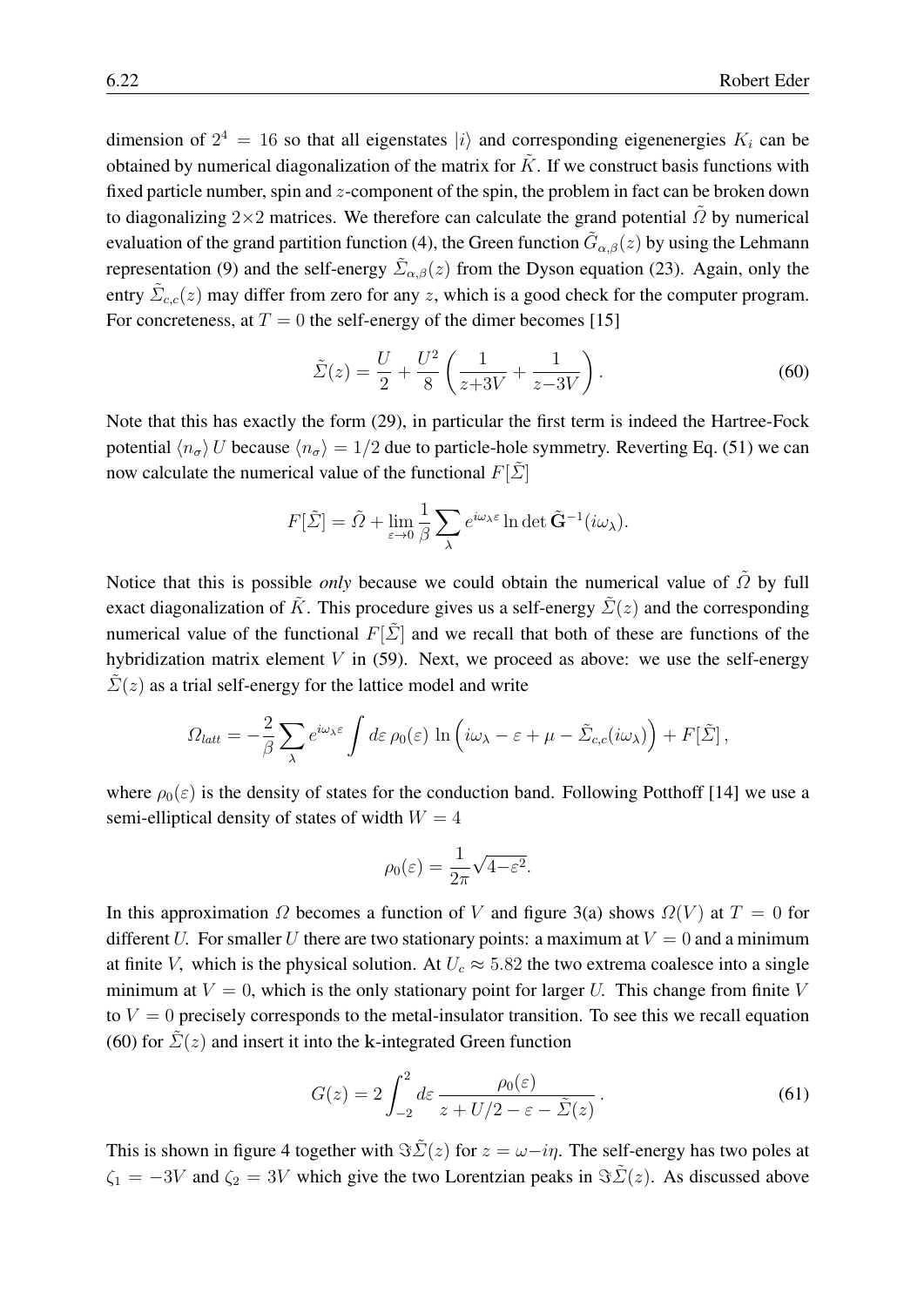

<span id="page-22-0"></span>Fig. 3: *(a):*  $\Omega(V)$  *versus* V *at*  $T = 0$ *, variation with* U, *(b):*  $\Omega$  *versus* V *at*  $U = 5.2$ *, variation with* T*, (c): the resulting phase diagram.*

these two poles 'push open' gaps in the density of states around themselves, see the top panel of Fig. [4.](#page-23-1) There is still a finite spectral weight at the Fermi level,  $\omega = 0$ , i.e., the system is a metal. As V becomes smaller, see the center panel of Fig. [4,](#page-23-1) the slope of  $\tilde{\Sigma}(z)$  in the energy range between  $\zeta_1$  and  $\zeta_2$  (which is  $\frac{\partial \Sigma}{\partial \omega} = -\left(\frac{U}{6V}\right)$  $\left(\frac{U}{6V}\right)^2$  at  $\omega = 0$ ) becomes steeper and steeper so that according to [\(32\)](#page-10-1) the spectral weight at the Fermi level becomes smaller and smaller. Finally, as  $V \rightarrow 0$  the two poles coalesce, see the bottom panel of Fig. [4,](#page-23-1) and there remains only a single pole at  $\omega = 0$  which pushes open a gap of order U and the spectral density at  $\omega = 0$ vanishes – the system has turned into a Mott-insulator! This is precisely the scenario predicted by DMFT [\[13\]](#page-27-12), whereby DMFT calculations find  $U_c \approx 5.84$  [13] as compared to  $U_c \approx 5.82$ from the simple dimer calculation.

Next, figure [3\(](#page-22-0)b) shows  $\Omega(V)$  for the fixed value of  $U = 5.2$  and different temperatures T. For most temperatures there are three stationary points whereby the local maximum can be discarded. It follows, that there are actually two possible solutions for each temperature which cross in between  $T = 0.10$  and  $T = 0.12$ . This implies that there is a first order phase transition between these two temperatures. Repeating the procedure for various  $U$  gives the phase diagram in figure [3\(](#page-22-0)c). There is only a metallic solution for small U, at a first  $U_{c1}$  a second insulating solution starts to appear, at  $U_c$  there is a first order metal-insulator transition and on from  $U_{c2}$  there is only an insulating solution. The results obtained in this way by the solution of a dimer are qualitatively very similar to those obtained by extensive numerical renormalization group [\[16\]](#page-27-15) and quantum Monte Carlo [\[17\]](#page-27-16) calculations in the framework of DMFT. The main deficiency of the dimer calculation is the underestimation of the critical temperature  $T_c$  in figure [3\(](#page-22-0)c) by a factor of  $\approx$  2.

This application of self-energy functional theory, whereby trial self-energies  $\Sigma(z)$  and the numerical value of  $\Omega$  and hence  $F[\Sigma]$  are obtained by exact diagonalization of a suitably chosen reference system is called the *Variational Cluster Approximation*. This was first proposed by Potthoff and successfully applied to a large number of problems.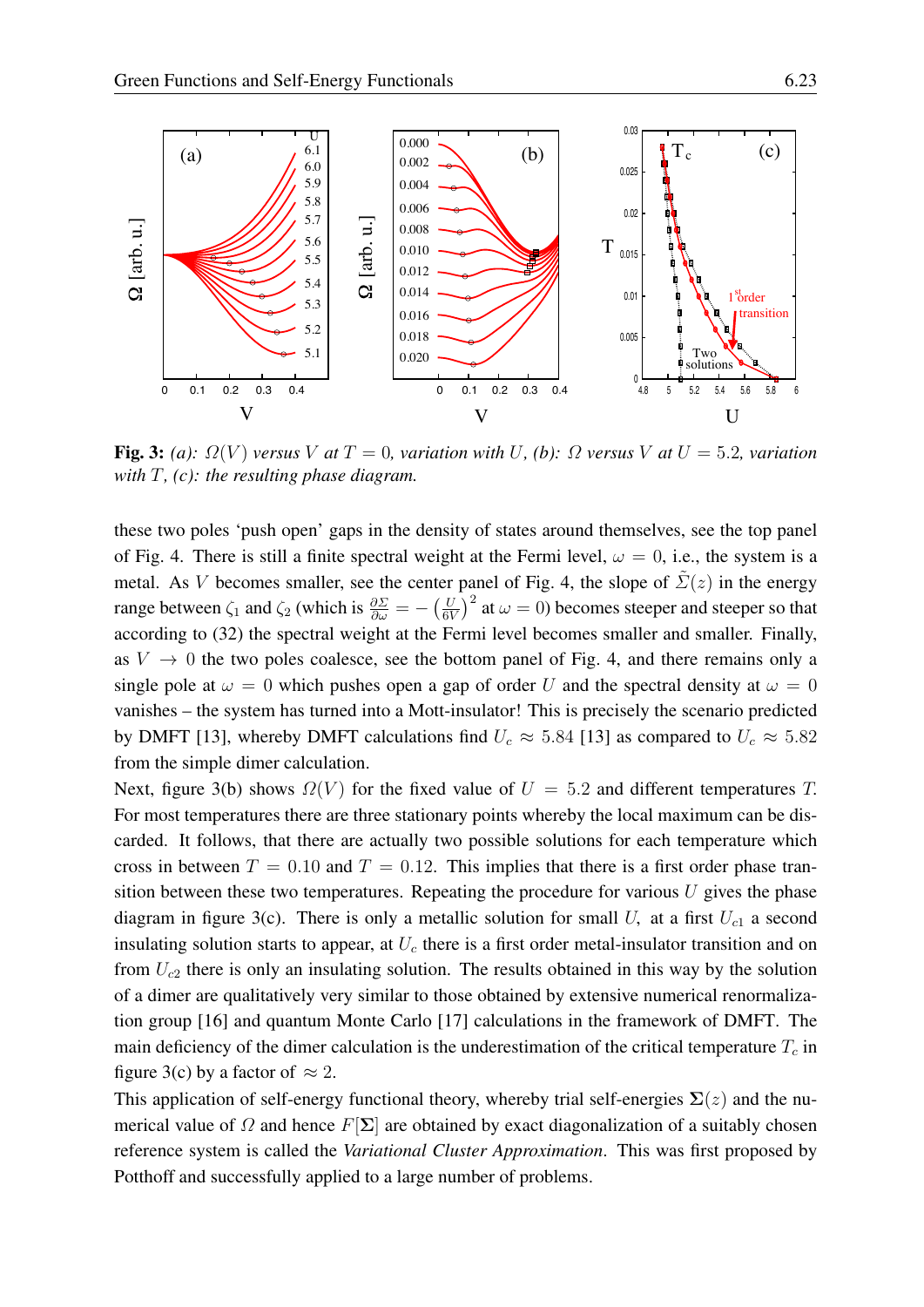

<span id="page-23-1"></span>Fig. 4: *Single particle spectral function and imaginary part of the self-energy (calculated with an imaginary part of* 0.05 *for the frequency) obtained from the angle integrated Green function* [\(61\)](#page-21-1) with self-energy [\(60\)](#page-21-0). Parameter values are  $U=5$  and  $V=0.4$  (top),  $V=0.2$  (center) *and*  $V = 0$  *(bottom).* 

## <span id="page-23-0"></span>5 Summary and conclusion

We have discussed the single-particle Green function  $G(z)$  which describes the propagation of a particle added to a system of interacting fermions. It is a function of the complex frequency variable  $z$  which is analytical throughout the complex  $z$ -plane except for the real axis. On the real axis it has poles which give the energies needed to add or remove a particle. Via the Dyson equation it can be related to the self-energy  $\Sigma(z)$  which describes the effects of the interaction with the propagating particle with the other particles in the system. We have derived the spectral representations Eq. [\(12\)](#page-5-0) and Eq. [\(29\)](#page-9-2) for these quantities. We have then given a nonperturbative derivation of the results of Luttinger and Ward: the grand canonical potential  $\Omega$  is a functional of the Green function and self-energy (see Eq. [\(49\)](#page-16-3), the self-energy is the derivative of the Luttinger-Ward functional with respect to the Green function (see Eq. [\(50\)](#page-17-0)) and  $\Omega$  is stationary with respect to variations of the self-energy (see Eq. [\(53\)](#page-17-3)). We have then seen that  $\Omega$  can also be expressed as a functional of the self-energy alone (see Eq. [\(51\)](#page-17-1)) which is stationary with respect to variations of the self-energy. This then is the basis of self-energy functional theory which provides a simple unifying framework for Dynamical Mean-Field Theory and its cluster generalizations and which also can be applied directly in the framework of the Variational Cluster Approximation.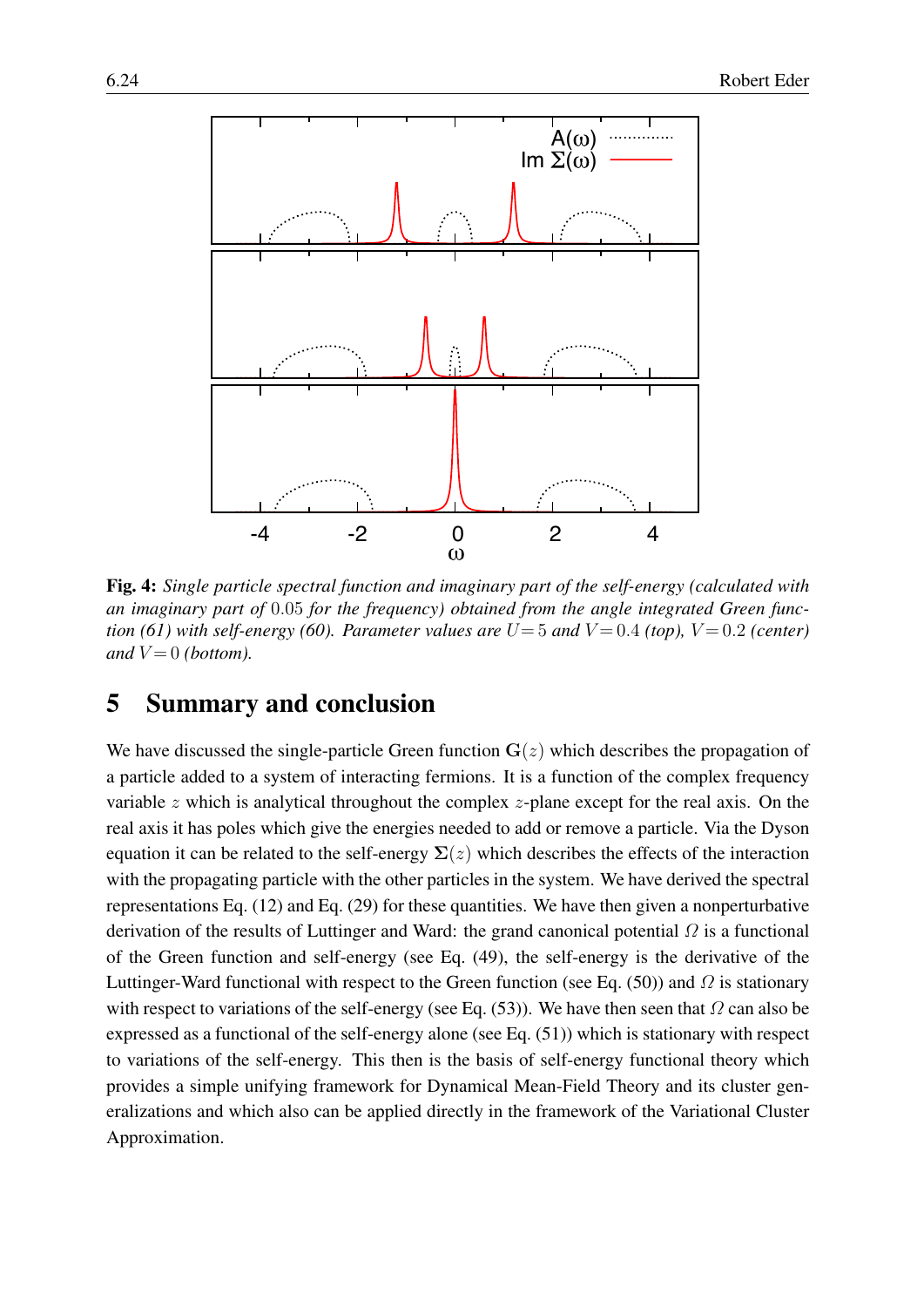## Appendix A

We want to prove the formula

<span id="page-24-0"></span>
$$
-i\Theta(t)\,e^{-iEt} = \lim_{\eta \to 0^+} \frac{1}{2\pi} \int_{-\infty}^{\infty} d\omega \, \frac{e^{-i\omega t}}{\omega - E + i\eta} \,. \tag{62}
$$

We consider the integral on the right-hand-side as a contour integral in the complex  $\omega$ -plane along the real axis. We initially limit the range of integration to be  $\int_{-R}^{R} d\omega \cdots$  and take the limit  $R \to \infty$  in the end. We augment this contour by a semicircle of radius R around the origin so that the resulting contour is closed. For any  $\omega$  on the semicircle we have

$$
e^{-i\omega t} = e^{\sin(\varphi)Rt} e^{-i\cos(\varphi)Rt}
$$

where  $\varphi$  is the phase of  $\omega$ . Assume that  $t \sin(\varphi) < 0$ . Then, for any  $\varepsilon > 0$  we can find an R such that R  $e^{\sin(\varphi)Rt} < \varepsilon$ . It follows that the contour integral over the part of the semicircle where  $t\sin(\varphi) < 0$  vanishes in the limit  $R \to 0$ . For  $t > 0$  this means that the integral over the semicircle in the lower half-plane  $\pi < \varphi < 2\pi$  vanishes, whereas it is the semicircle in the upper half-plane  $0 < \varphi < \pi$  which gives vanishing contribution for  $t < 0$ . We can thus replace the integral on the right-hand-side by an integral along a *closed* contour which consists of the real axis and an infinitely large semicircle in the lower (upper) half-plane for  $t > 0$  ( $t < 0$ ). But this means we can invoke the *theorem of residues* which tells us that the integral is  $\pm 2\pi i$  times the sum of residues of all poles within the integration contour. The integrand has one pole at  $\omega_0 = E - i\eta$  with residuum  $e^{-i\omega_0 t}$ . This is in the lower half-plane so that we know immediately that for  $t < 0$  the integral vanishes i.e., it is  $\propto \Theta(t)$ . For  $t > 0$  we readily find that the integral is  $-2\pi i e^{-i\omega_0 t}$  and inserting this into [\(62\)](#page-24-0) and taking the limit  $\eta \to 0$  proves (62), which shows that the Fourier transform of the left-hand side is  $(\omega - E + i\eta)^{-1}$ .

### Appendix B

Call  $\lambda = e^{i \frac{2m\pi}{M}}$  where m and M are integers. Then

$$
\sum_{k=1}^{M} \lambda^k = \lambda \sum_{k=0}^{M-1} \lambda^k = \lambda \frac{\lambda^M - 1}{\lambda - 1},
$$

but since  $\lambda^M = (e^{2\pi i})^m$  this is zero. Defining M-component vectors  $\vec{\varphi}^* = (\varphi_1^*, \varphi_2^*, \dots, \varphi_M^*)$ and  $\vec{v}_{\nu} = \frac{1}{\sqrt{2}}$  $\frac{1}{M}(e^{-i\omega_\nu\tau_1},e^{-i\omega_\nu\tau_2},\ldots e^{-i\omega_\nu\tau_M})$  the first one of Equations [\(36\)](#page-12-3) can be written as  $\varphi_{\gamma,\nu}^* = \vec{v}_\nu^* \cdot \vec{\varphi}^*$ . Introducing  $\lambda = e^{2i\frac{\mu-\nu}{M}\pi}$  one has, using  $\omega_\nu = (2\nu+1)\pi/\hbar\beta$  and  $\tau_k = \hbar\beta k/M$ ,

$$
\vec{v}_{\nu}^* \cdot \vec{v}_{\mu} = \frac{1}{M} \sum_{k=1}^M e^{i(\omega_{\mu} - \omega_{\nu})\tau_k} = \frac{1}{M} \sum_{k=1}^M \lambda^k = \begin{cases} 1 & \text{for } \mu - \nu = nM, \\ \lambda \frac{\lambda^M - 1}{\lambda - 1} = 0 & \text{for } \mu - \nu \neq nM. \end{cases}
$$
(63)

with integer n. The M vectors  $\vec{v}_\nu$  with  $-M/2 + 1 \le \nu \le M/2$  therefore are orthonormal. The matrix T, which transforms the M variables  $\varphi_k^*$  into the M variables,  $\vec{\varphi}_k^* = T \ \vec{\varphi}_k^*$ , therefore has the  $\vec{v}_{\mu}$  as its lines, whence  $T^+ = T^{-1}$  and the transformation is unitary. Eq. [\(37\)](#page-12-0) follows immediately.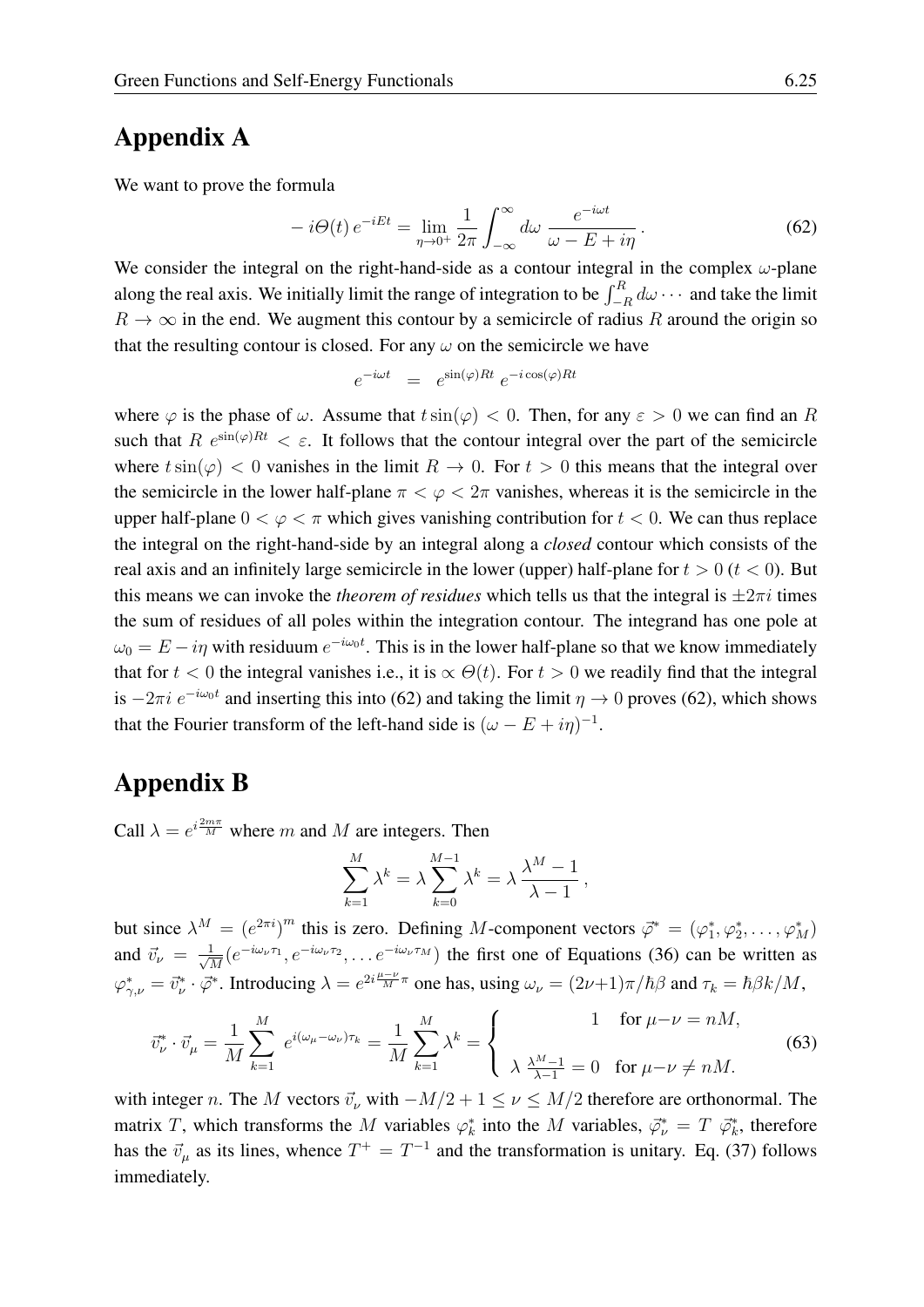

<span id="page-25-0"></span>Fig. 5: *Integration contours for sums over Matsubara frequencies.*

### Appendix C

In this Appendix we want to highlight the importance of the factors of  $e^{i\omega_{\lambda}\epsilon}$  and discuss the evaluation of sums of the form

$$
S = -\lim_{\varepsilon \to 0} \frac{1}{\beta} \sum_{\lambda} e^{i\omega_{\lambda}\varepsilon} g(i\omega_{\lambda}),
$$

whereby we assume that  $q(z)$  is an analytic function except for the real axis. Since  $i\hbar\beta\omega_{\lambda} =$  $(2\lambda+1)i\pi$  the Fermi function  $f(z) = (e^{\beta\hbar z} + 1)^{-1}$  has poles at the Matsubara frequencies  $i\omega_{\lambda}$ . Straightforward calculation shows that for  $z = i\omega_{\lambda} + \zeta$  we have  $f(z) = -1/\beta\hbar\zeta$  so that the residuum is  $-1/\beta\hbar$ . Invoking the theorem of residues we can rewrite

$$
S = \lim_{\varepsilon \to 0} \frac{\hbar}{2\pi i} \oint_{\mathcal{C}} dz f(z) e^{\varepsilon z} g(z),
$$

where  $C$  encircles the imaginary axis in counterclockwise fashion, see figure [5\(](#page-25-0)a). Next we note that the integrals along the two clover-shaped contours in figure [5\(](#page-25-0)b) are zero, *provided* the integrand is analytic in the interior of the two curves. Since the Fermi function has all of its poles along the imaginary axis, which is outside of the curves in figure [5\(](#page-25-0)b), and since we assumed that  $q(z)$  is analytic except on the real axis this is certainly true. The Fermi function  $f(z)$  guarantees that the contribution from the semicircle with  $\Re(z) > 0$  vanishes, whereas the factor  $e^{z\epsilon}$  does the same for the semicircle with  $\Re(z) < 0$ , see the discussion in Appendix A. It follows that the integral along the contour C in figure [5\(](#page-25-0)a) is equal to that along the contour C' in figure [5\(](#page-25-0)c) (note the inverted direction of the curves in figure [5\(](#page-25-0)c) as compared to figure [5\(](#page-25-0)b)!). We could thus convert the sum over Matsubara frequencies to an integral over a contour which runs counterclockwise around the real axis, which can again be evaluated using the theorem of residues whereby we pick up contributions from the singularities of  $g(z)$ . In particular, the limit  $T \to 0$  can be taken without problem for this expression. Notice that the seemingly unimportant factor of  $e^{i\omega_{\lambda}\epsilon}$  was instrumental for this construction because it was only due to this factor that the arc with  $\Re(z)$  < 0 could be neglected. This is the reason why these factors have to be followed carefully in all calculations.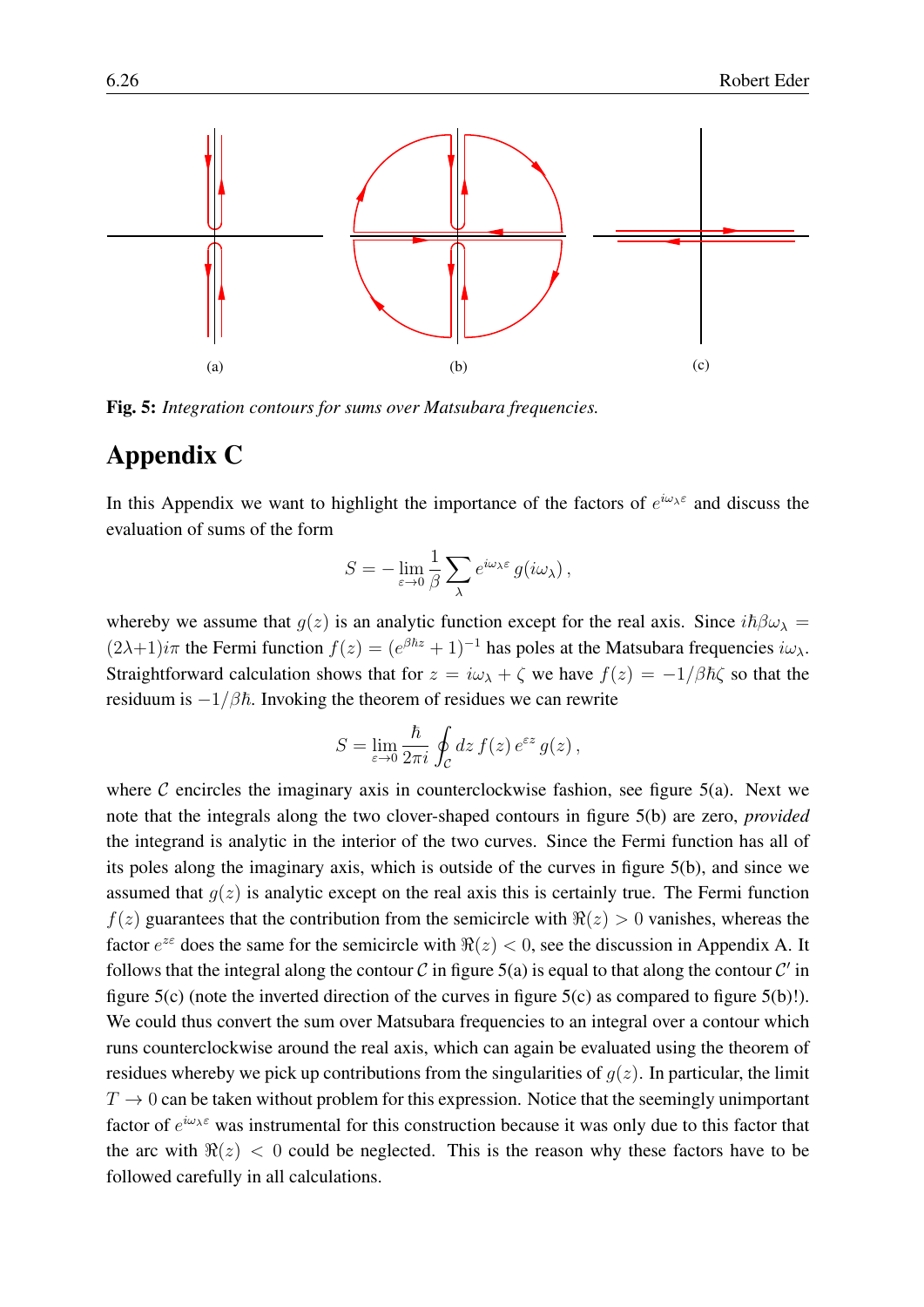## Appendix D

Here we prove the identity

$$
\frac{\partial \ln \det A}{\partial A_{ij}} = A_{ji}^{-1}
$$

We use Laplace's formula and expand  $\det A$  in terms of minors

$$
\det A = \sum_{l=1,n} (-1)^{i+l} A_{il} M_{il}
$$

Since none of the minors  $M_{il}$  contains the element  $A_{ij}$  we find

$$
\frac{\partial \ln \det A}{\partial A_{ij}} = \frac{(-1)^{i+j} M_{ij}}{\det A}
$$

Next, the  $i^{th}$  column of  $A^{-1}$  is the solution of the system of equations

$$
Ac=E_i
$$

where  $E_i$  is the  $i^{th}$  column of the unit matrix. It has all elements equal to zero, except for the  $i^{th}$ , which is one. We use Cramer's rule and find for the  $j<sup>th</sup>$  element of the  $i<sup>th</sup>$  column

$$
A_{ji}^{-1} = \frac{\det \bar{A}_j}{\det A}
$$

where  $\overline{A}_j$  is the matrix where the  $j^{th}$  column has been replaced by  $E_i$ . Now we use again Laplace's formula for  $\det \bar{A}_j$  and obtain

$$
A_{ji}^{-1} = \frac{(-1)^{i+j} M_{ij}}{\det A}
$$

which proves the theorem.

As an application we assume that the matrix elements of A are functions of some parameter  $\alpha$ . Then we find

$$
\frac{\partial \ln \det A}{\partial \alpha} = \sum_{i,j} \frac{\partial \ln \det A}{\partial A_{ij}} \frac{\partial A_{ij}}{\partial \alpha} = \sum_{i,j} A_{ji}^{-1} \frac{\partial A_{ij}}{\partial \alpha} = \text{Tr} A^{-1} \frac{\partial A}{\partial \alpha}.
$$